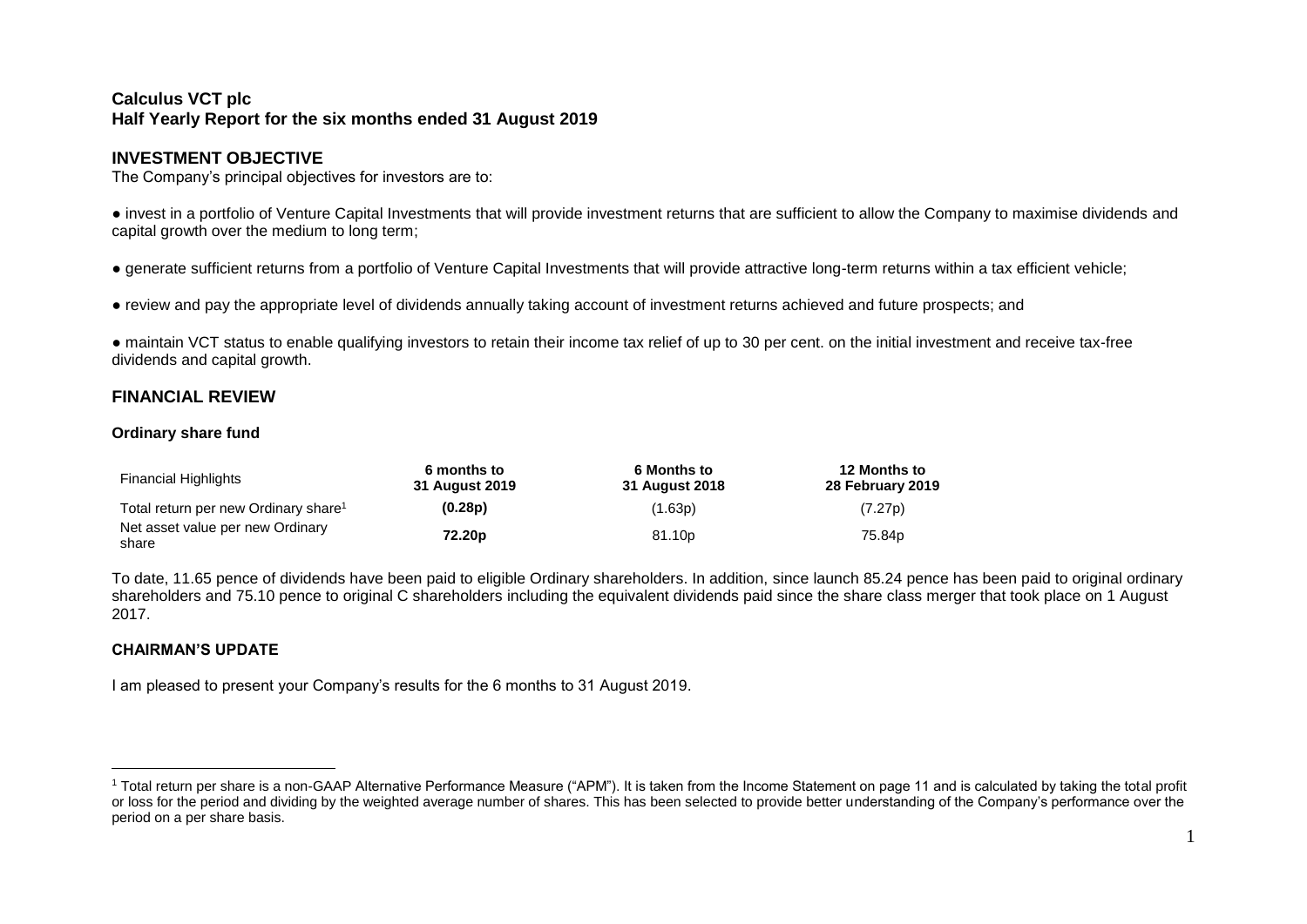## **Performance summary**

The NAV showed a 3.6p per share decrease in the 6 months to 31 August 2019. Of this decrease in value, 3.4 pence per share is attributable to the dividend that was paid in July 2019. The further movement is attributable to the performance of qualifying investments.

I am delighted to report that during the period, the Company's holding in Synpromics Limited was sold achieving an impressive return for investors. Whilst the financial terms of the acquisition are undisclosed, the return achieved significantly exceeds target returns. The deal is further enhanced by the potential to benefit from future licensing fees on Synpromics existing portfolio of licences.

AnTech has performed well in the period, increasing 30% in value since 28 February 2019. This is predominantly due to the growth of its directional drilling tools division. Money Dashboard has increased in value by 20% in the period as it has improved its market position following a funding round in July 2019.

Although many companies in the portfolio showed strong growth, the Company's NAV was hit by the write down of some investments. Terrain Energy was written down by £265,000 due to the disappointing results of the Brockham well test. Solab's equity was written down in full losing £180,000 of NAV value when the company was put in administration in June 2019. The value of Pico's (Benito's Hat) has also been written down as the company is continuing to experience difficult trading conditions. In addition, the current economic and political uncertainty in the UK which has led to weak performance of the public markets has also impacted the few AIM quoted holdings in the portfolio.

The NAV also suffered from the low return earned on cash and near cash balances held by the Company awaiting investment. The Company has an active investment programme and funds are now being put to work.

In the period to 31 August 2019, six new investments were made on behalf of the qualifying portfolio:

- March 2019: the Company invested an additional £100,000 in WheelRright Limited
- April 2019: £300,000 was invested in Wazoku Limited
- April 2019: £300,000 was invested in existing portfolio company Blu Wireless Technologies Limited
- May 2019: the Company invested £340,000 in IPV Limited
- May 2019: the Company invested a further £200,000 in Every1Mobile Limited
- July 2019: the Company invested a further £150,000 in Quai Administration Services Limited

Further information can be found on new investee companies Wazoku Limited and IPV Limited in the Investment Manager's Report.

## **Buybacks**

During the period, the Company bought back and cancelled 78,279 Ordinary shares. The Company continues to review opportunities to carry out share buybacks at a discount of no greater than 10% to NAV.

## **Dividends**

As mentioned above, a dividend was paid on 26 July 2019 of 3.4 pence per eligible Ordinary share.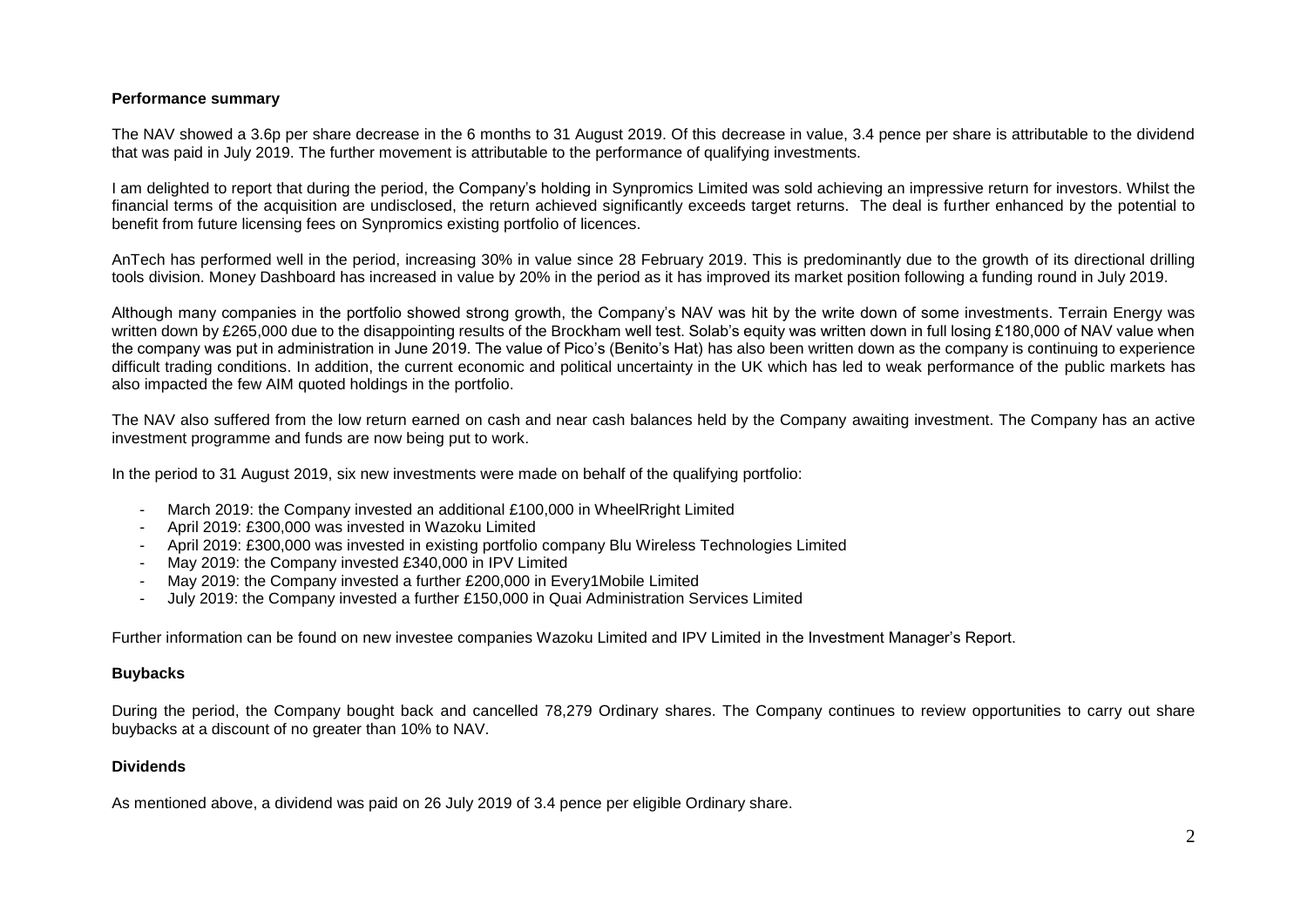## **Board composition**

Michael O'Higgins stepped down from the board following the AGM in July 2019 and I was appointed Chairman from that date. I would like to thank Michael for his contribution to the VCT over the past 10 years.

#### **Change of auditor**

The Company appointed BDO LLP to take over from Grant Thornton in May 2019 after carrying out a tender process. BDO LLP were then elected by shareholders at the Annual General Meeting on 4 July 2019.

#### **Ordinary share issue**

The offer for subscription for Ordinary Shares that opened on 13 September 2018 and closed on 31 August 2019 received aggregate subscriptions from the issue of Ordinary shares of £5.9 million.

On 24 September 2019 a new prospectus was launched for a further offer for subscription for Ordinary Shares, with the shares to be issued in the 2019/20 and 2020/21 tax years.

#### **Developments since the period end**

On 6 September 2019, the Company issued 1,334,399 Ordinary Shares under the prospectus approved on 13 September 2019. The Company subsequently launched a new offer 24 September 2019.

Other than mentioned above, there have been no material developments since the period end.

Jan Ward Chairman 18 October 2019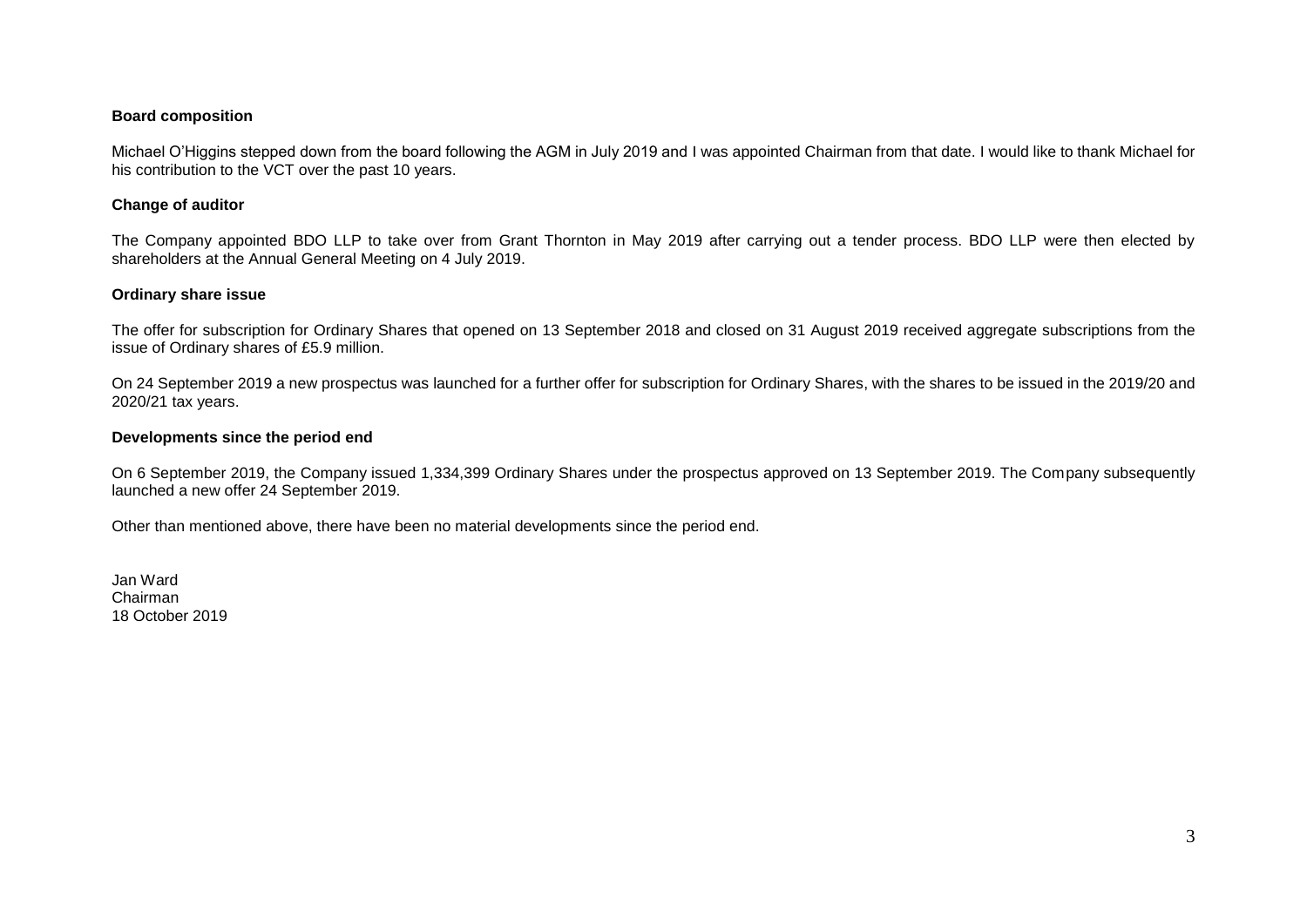# **INTERIM MANAGEMENT REPORT**

#### **Venture Capital Investments**

#### **Portfolio developments**

Calculus Capital Limited manages the Company's portfolio of venture capital investments. In general, Calculus Capital prefers investments to be of a sufficient size to enable them to play an influential role in helping the investee companies develop. Investments by the Company may be by way of equity, and also by way of loan stock and/or preference shares which provide income to assist in paying dividends and provide a measure of risk mitigation.

As at 31 August 2019, the portfolio had 31 Qualifying Investments. An update on some of the portfolio companies has been provided below.

## **AnTech Limited**

AnTech is a specialist engineering company in the oil and gas market, manufacturing products for use in oil and gas production, as well as providing directional coiled tube drilling services. The Products Division supplies high specification customised and standard products. The division is on track for a record year, with current sales and the order book bolstered by continued oil price stabilisation. AnTech's Services Division has developed a new generation of directional drilling tools, which transforms the manner and efficiency with which oil and gas wells can be drilled with coiled tubing. Following a period of slowly gaining market acceptance, the division is showing promising signs of growth, with a bigger and better pipeline than previously. AnTech has managed its resources, including cash, well and is optimistic about the prospects for both its divisions.

## **Arcis Biotechnology Holdings Limited**

Arcis has developed an innovative way of extracting DNA and potentially RNA which has significant advantages over other techniques. Arcis' patented sample preparation system simply and rapidly opens up human cells, microorganisms, viruses and fungi to release the DNA / RNA and, unlike competitor processes, the Arcis chemistry more effectively protects the DNA / RNA from degradation. Arcis has signed its first commercial license agreement providing its technology in the development of a rapid diagnostic test. The initial progress of this collaboration has been positive. In July 2019 Arcis received a £1.2m investment from new and existing investors. The funds will be used to further support the company's product development and commercialization efforts.

## **Arecor Limited**

Arecor, with a proprietary technology platform, partners with major global pharmaceutical and biotech companies in a licencing model to deliver superior reformulations of their proprietary products, which would not be possible using conventional formulation science. Arecor is also leveraging its platform to develop its own portfolio of products, initially focused on improving the treatment of diabetes. Since the investment by Calculus VCT, as part of a £6m round, the company has appointed a new CFO, Susan Lowther, who has significant experience across both private and public fast-growing life science companies. In March 2019, in line with its plan, Arecor announced that its Phase I clinical trial application for its ultra-rapid acting insulin product has been approved by the Austrian regulator. The trial is being conducted in Austria at an internationally recognised centre of excellence in the field of diabetes research and results are expected later in 2019.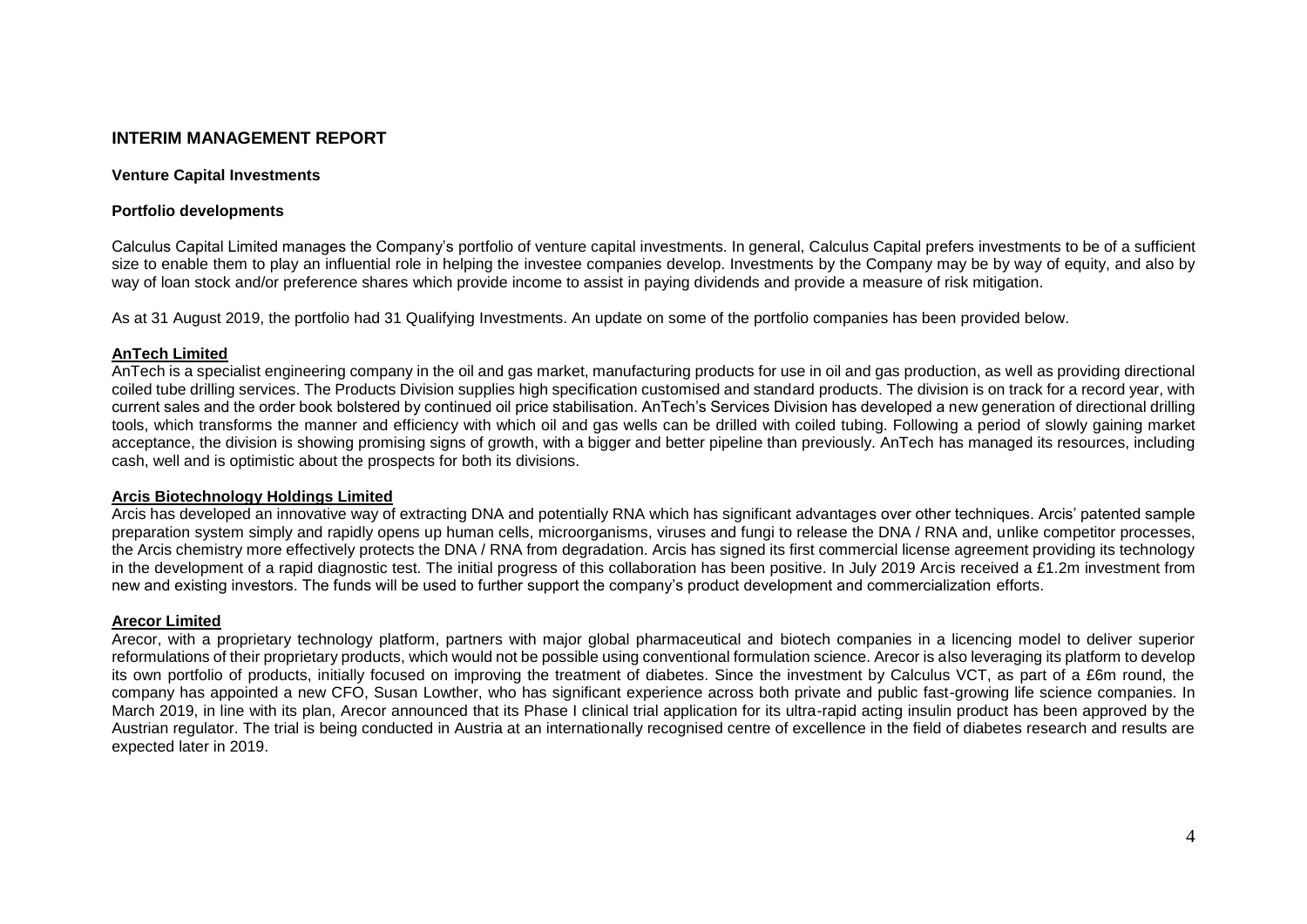## **Blu Wireless Technology Limited**

The Company invested £300,000 in Blu Wireless Technology (BWT) in April 2019. BWT is a key player in the development of high frequency (mmWave) wireless communication, which allows for multi-gigabit per second data transfer with low latency has been heralded as the future for ultra-fast wireless technology. Key market applications include: reducing the cost of building dense 5G networks by providing backhaul through fixed wireless access (FWA); and reliable high-speed connectivity for high speed trains and vehicles. BWT is a key part of two UK government contracts as part of the UK's 5G Strategy, including in Liverpool to support the NHS and its high-speed transport technology is being used in the Auto Air Testbed. In February 2019, BWT announced a partnership with FirstGroup, to deliver high speed internet to trains both in the UK and overseas. In April 2019, BWT completed a £12.6m funding round, in which Calculus VCT participated alongside ARM (formerly Arm Holdings) and other new institutional investors.

## **Cloud Trade Technologies Limited**

Cloud Trade is a software company providing technology that allows businesses to automate the invoice handling process in a way that is completely invisible to the supplier. Invoices are simply directed to a new email address, allowing Cloud Trade's patented software to automatically extract the relevant data and inject it directly into the accounting system. Today, Cloud Trade's software is primarily used to automate the accounts payable process, but the technology is applicable to any computer-generated document. With the rise of robotic process automation (RPA) systems, Cloud Trade's addressable market is expected to expand significantly. Since the investment by Calculus, the company has appointed a new Chairman, Philip Padfield, and a new Chief Revenue Officer, Steve Emecz, established a US entity (Cloud Trade Inc.) and launched Cloud Trade Logistics; a specialised product for the US freight logistics industry. Cloud Trade has progressed well over recent months with new customers won in the US (Cloud Trade Logistics), the UK and Europe. In June 2019, Cloud Trade launched on the Systems Applications and Products ("SAP®") App Center, the digital marketplace for SAP partner offerings, which is expected to be an important future sales channel.

## **Essentia Analytics Limited**

Essentia Analytics provides decision analytics in order to improve the performance of active asset managers. Essentia's proprietary software conducts full algorithmic analysis of all past investment decisions, and using machine learning identifies each individual portfolio manager's behavioural biases. The software then continuously monitors their portfolio including individual stock performance and trading and creates proactive behavioural 'nudges' to help the fund manager improve his or her performance. Quarterly consultation sessions are also provided to reinforce change in behavioural trading biases at an individual and team level. Its customers include large US, UK and European asset management companies as well as hedge funds. In January 2019, Calculus invested £2.5m in the company, which is being used to expand their product offering, in particular for asset allocators (CIOs), and to drive growth by strengthening the US and European sales and marketing capability.

## **Every1Mobile Limited**

The Company invested £200,000 in Every1Mobile ('E1M') in May 2019 bringing the total investment to £400,000. In 2018, E1M grew revenues by 60%, and won several major contracts, including its first Software-as-a-Service (SaaS) licensing contract for delivery of online business education services to microentrepreneurs across Unilever's worldwide emerging markets. Its platform also connects 3,200 shopkeepers and 13,000 consumers in Kenya and Nigeria as part of public-private partnership between Unilever, DFID and the Bill & Melinda Gates Foundation. These partnerships are designed to build the businesses of low-income shopkeepers via education and access to services, such as consumer vouchering. In February 2019, DeafKidz International and E1M announced a partnership to develop an online platform for emerging markets worldwide that will enable professionals, such as teachers, police, social workers and health workers, to access online training and resources and access peer and expert support through their mobile phone.

## **IPV Limited**

The Company invested £340,000 in IPV during the period: £40,000 of equity and £300,000 of loan notes. IPV's proprietary software enables companies to access, store, modify, tag and transfer video content quickly and efficiently, significantly improving internal processes and creating more routes to market. IPV's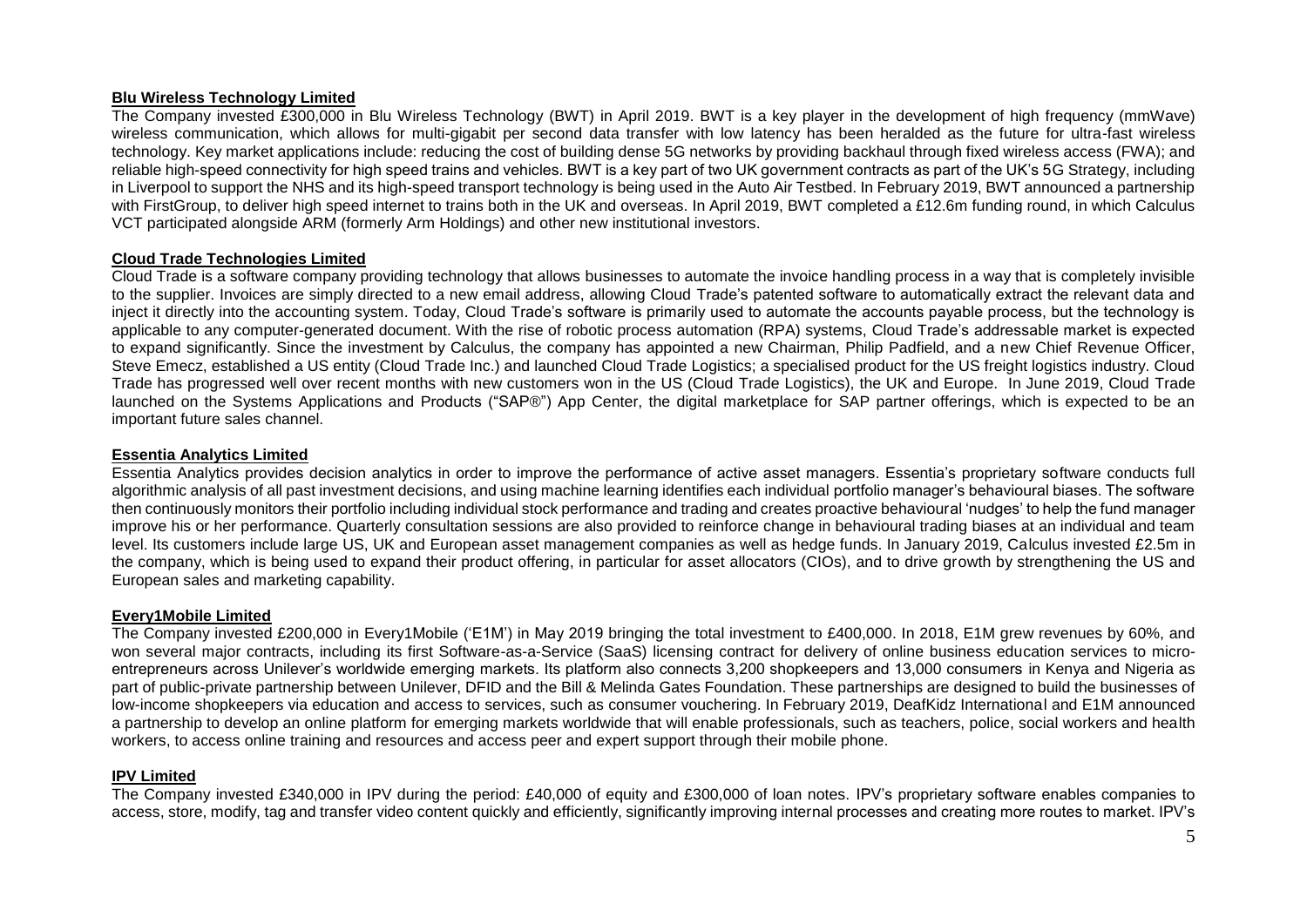products are designed to create a "Content Factory" experience for the users, streamlining the creative editorial process and the delivery of content to multiple platforms. IPV has an established, blue chip customer base in the media and broadcast industry, including Turner, Sony Entertainment, the Oscars (AMPAS) and Sky. IPV continues to move from its historical "perpetual licence" model to a subscription and hosted, recurring revenue model. The change has resulted in relatively flat total revenues over recent periods, but strong growth in the more valuable, recurring revenue stream. In 2018, total revenues fell slightly compared to the prior year, but more valuable recurring revenue increased by 60% from £1m to £1.6m over the same period. Focus for the next twelve months is to continue increasing the recurring revenues.

## **MicroEnergy Generation Services Limited**

MicroEnergy Generation Services owns and operates a fleet of 147 small onshore wind turbines (<5kW). Revenues from the fleet of turbines come from two sources, firstly, there is the Government backed feed-in tariff paid by the electricity suppliers for every kilowatt of electricity generated. Secondly, there is an export tariff for any surplus electricity not used by the site owner that is exported to the grid. Full year generation to 31 March 2019 was in line with the previous year despite a lower wind resource due to efforts being focused on optimising the performance of the fleet. This included the recent replacement of nine of its Chinese manufactured Huaying HY5 turbines with Elance R9000s which do not suffer from reliability issues. The company is actively investigating exit opportunities.

## **Money Dashboard Limited**

Money Dashboard offers its users a free view of their finances (from bank accounts, credit cards, store cards, etc.) in one secure place. The company's proprietary transaction tagging technology analyses the user's spending into categories, providing an automatically updating, consolidated view of their financial lives. Money Dashboard's principal revenue stream is based upon aggregating its users' data on an anonymous basis to analyse consumer spending trends, which can be sold to institutional investors and others. In August 2019, Calculus Capital invested a further £1.0m (as part of a £4.6m round) which will be used to support additional recruitment, as well as to further develop the company's technological offering, helping cement the company's market leading position.

## **Open Orphan plc (formerly Venn Life Sciences)**

In May 2019 the Board of Directors of Venn Life Sciences, an integrated Contract Research Organisation providing drug development, clinical trial management and resourcing solutions, recommended the company enter into a reverse takeover transaction with Open Orphan, a services platform for pharmaceutical and biotechnology companies with a particular focus on drugs for rare diseases, which have been designated as "Orphan Drugs''. Open Orphan has built a database connecting over 4,000 rare disease specialist physicians with over 500 pharmaceutical companies with orphan drugs in development or on the market across Europe. Open Orphan has also begun establishing a patient health data platform, with a focus on rare diseases. Venn Life Sciences' service offerings will enable the combined group to assist the developers of rare disease and orphan products from pre-clinical development through to commercialisation. The combined group aims to build a leading, European-focussed, rare and orphan drug consulting services platform, building on its existing capability through strategic and targeted acquisitions.

## **Oxford BioTherapuetics Limited**

Oxford BioTherapeutics (OBT) is a clinical stage oncology company committed to the discovery and development of novel therapies for various cancer types. OBT has a number of partnered programs, as well as a strong pipeline of proprietary immune-oncology (IO) therapies, which are used to re-engage and recruit the body's immune system to attack cancer cells. In June 2019, OBT received a milestone payment from Boehringer Ingelheim (BI) in relation to the advancement of one of two pre-clinical stage candidates, which BI is developing. In addition, the most advanced of OBT's two clinical stage assets, which are both being funded by The Menarini Group through to completion of Phase II, has begun clinical development in the US for patients with high risk breast cancer and other solid tumours. In August 2019, OBT received an investment of \$5m from ALSA Ventures, a life sciences investor focused on novel therapeutics.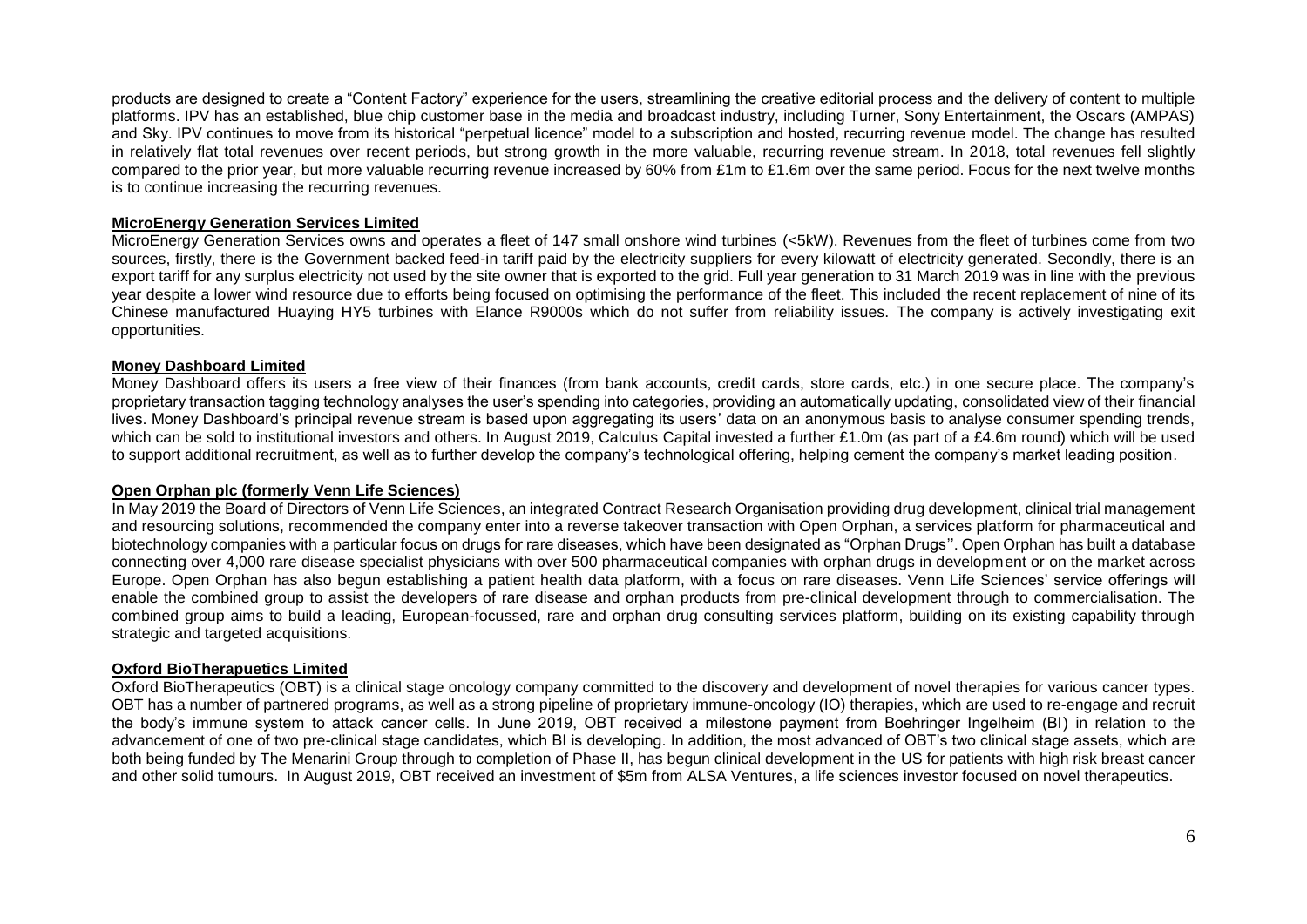## **Park Street Shipping Limited**

In February 2017, Park Street Shipping purchased MV Nordic London, a 2010 South Korean built 35,000 dwt Handysize dry bulk carrier, taking advantage of the attractive investment environment in the sector. The company recently secured a 7-10-month charter with Cargill, the largest privately held corporation in the United States in terms of revenue, at USD 10,300 per day. This is the same day rate as the previous charter which was secured when the market was stronger suggesting that the vessel is performing well and in demand. Mid-term prospects for the sector are encouraging with fleet growth expected to be approximately 2% versus dry bulk demand growth of 3%, although ongoing risks to the sector persist due to international trade disputes. The valuation has been increased since the last valuation date due to the strength of the USD against the GBP as the vessel earns income in USD.

#### **Pico's Limited ("Benito's Hat")**

Benito's Hat is a Mexican-themed fast casual restaurant business with eight sites. As has been widely reported, trading in the casual dining market is challenging at present. A new site model was established to adapt to the current environment, reducing new build costs and giving the brand the ability to open smaller stores. Whilst this work has been necessary, it has meant that the business incurred a number of one-off costs. Combined with the slower than expected maturity of newly opened stores, this led to a deterioration in cashflow. Having taken advice from restructuring experts the company took the decision to pursue a Company Voluntary Arrangement ("CVA"). The proposal was approved with 93% of creditors voting in favour. While negotiations with landlords are ongoing and will be key to building a sustainable business, the company is focusing on initiatives to protect revenues in the current volatile consumer spending environment. Management is focused on achieving a sustainable level of profitability before pursuing an exit opportunity for shareholders.

#### **Quai Administration Services Limited**

The Company invested £150,000 in Quai in July 2019. Quai's platform administers thousands of individual savings plans at a fraction of the cost incurred by established insurance companies and wealth managers, with the company's compliant and efficient administration systems providing clients with the ability to drive operational efficiencies. Quai's systems focus on the provision of two core administration services: Product Administration for mass-market consumer offerings and Portfolio Administration for private client and portfolio managers. Since Calculus' initial investment, Quai's revenues have grown by nearly 300% (over 30% compound annual growth). Quai now has 11 customers live on its platform including PJMilton, Punter Southall, Digital Moneybox and Tavistock Investments. In the coming year Quai is reviewing the possibility of applying for its own FCA permissions, which would expand the company's range of services, increase margins and reduce reliance on third parties for a key service.

## **Terrain Energy Limited**

Terrain has interests in four production licences and seven exploration licences. Terrain's most promising assets are its 100% owned and operated exploration licences in Germany with recoverable resources estimated at 23 billion cubic feet (bcf) of gas and 3.1 million barrels of oil. Three geothermal wells have been drilled on and adjacent to these licences in recent years targeting water and have made significant hydrocarbon discoveries thus de-risking the assets for Terrain. Terrain's near-term focus is maximising cash flow from its production and development assets in order to support the delivery of its German appraisal blockbuster in the mid-term, but it is not without risk. The Brockham well was tested in June 2019 with the conclusion that oil could not be produced from the Kimmeridge formation at commercial levels. This, alongside continuing operational issues at the Whisby field, has reduced the company's value. The Directors are examining the prospect of an exit event in the short-medium term, depending on market conditions.

#### **Wazoku Limited**

Calculus VCT invested £300,000 in Wazoku Ltd in April 2019 as part of £2.5m investment round. Wazoku has developed a market leading platform and suite of support services to enable firms to innovate at scale. The core product, Idea Spotlight, is a Global Home for Ideas. It is a customisable off-the‐shelf solution offering collaborative idea management modules to meet the diverse set of innovation requirements that global businesses have. Successful innovation requires not only capturing ideas, but also collating, analysing and implementing them. The platform provides the process and structure to capture, evolve, evaluate,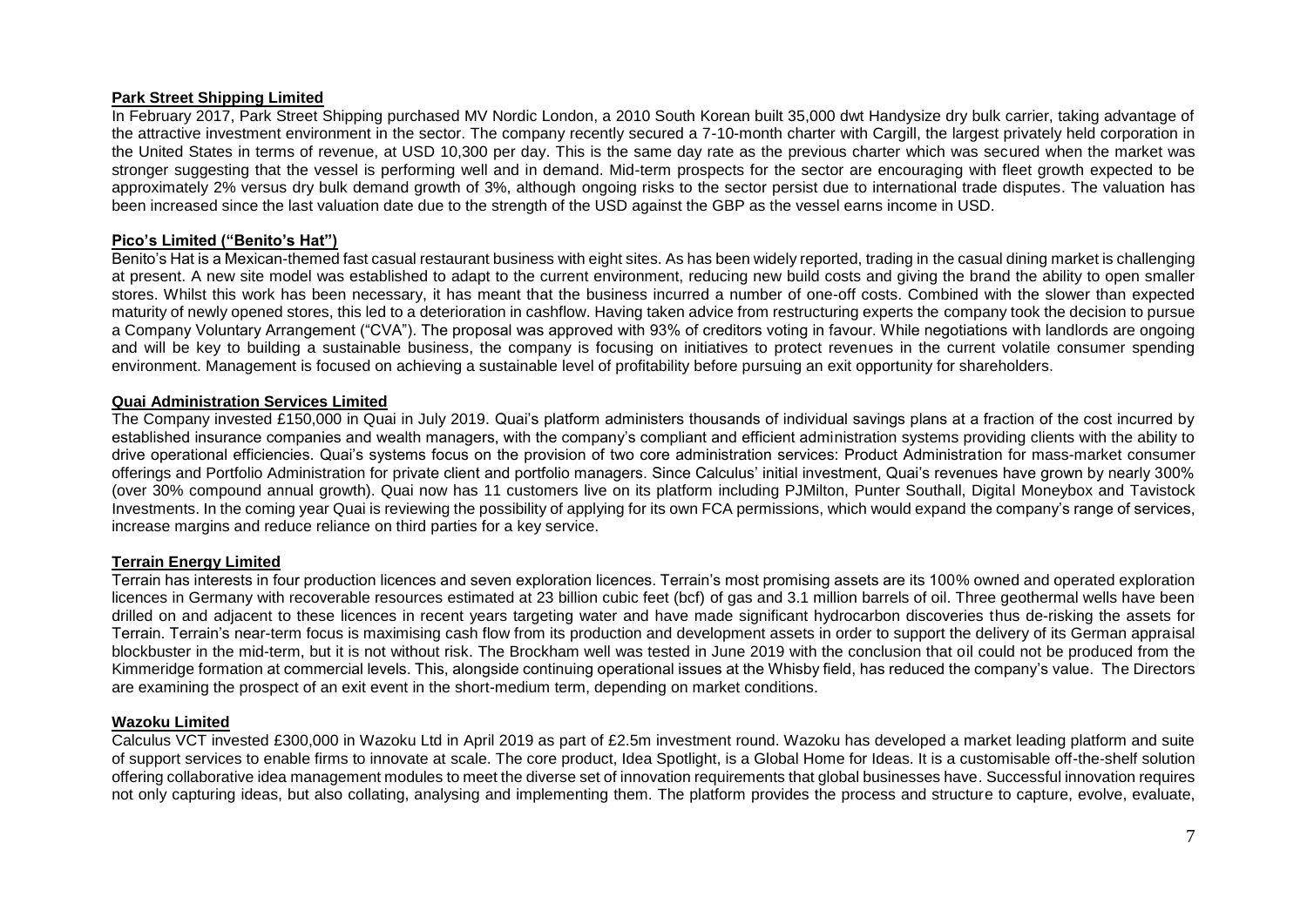develop, measure, select and implement the best ideas from internal or external stakeholders. Wazoku has an impressive client list including John Lewis, Aviva, HSBC, Oxford University and Bristol-Myers Squibb.

## **Weeding Technologies Limited ("Weedingtech")**

Weedingtech is a cleantech company focused on replacing toxic herbicides, particularly in the municipal market. Weedingtech's technology treats weed and moss using environmentally friendly hot foam (which keeps the heat on long enough to kill the weed or moss). The last twelve months have seen increased legal and public focus on the use of chemical herbicides, particularly in public areas. There have been a number of very large court awards against Monsanto in relation to the use of glyphosate and an estimated 11,000 further US cases are pending. In April 2019, with Calculus Capital's support, Weedingtech secured a £2.2m funding round from a new institutional investor specialising in environmental sustainability. The funds will be used for the continued expansion into the US, sales and marketing and operational improvements.

#### **Developments since the period end**

Other than as disclosed above, there have been no developments since the period end.

Calculus Capital Limited 18 October 2019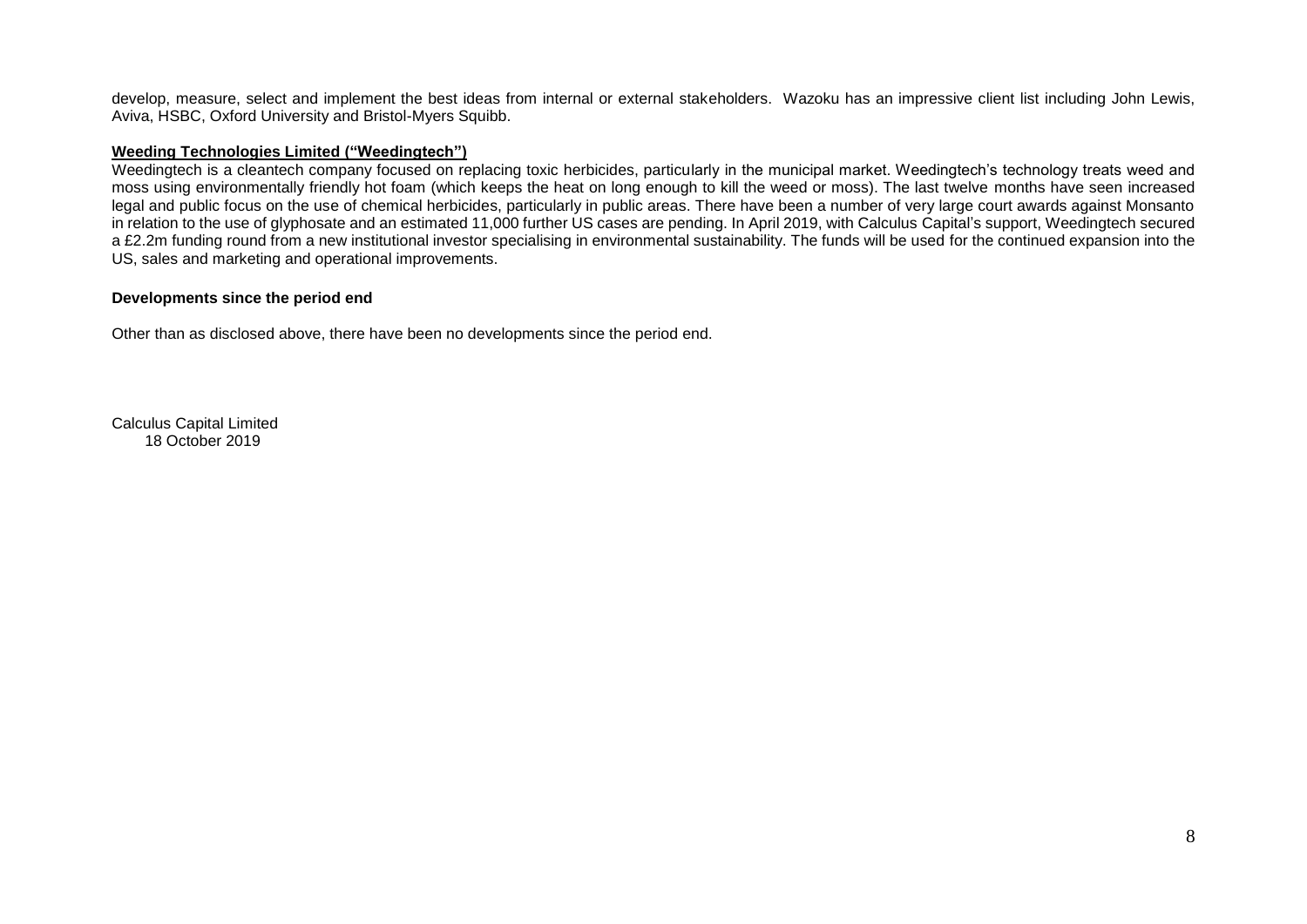## **INVESTMENT PORTFOLIO AS AT 31 AUGUST 2019 - TOTAL FUND**

## **% of Net Assets**

| Unquoted - Ioan stock<br>Quoted and unquoted - ordinary and preference shares<br>Unquoted - liquidity funds<br>Net current assets | 10%<br>37%<br>38%<br>15% |
|-----------------------------------------------------------------------------------------------------------------------------------|--------------------------|
|                                                                                                                                   | 100%                     |
|                                                                                                                                   |                          |

# **Asset class - % of Portfolio**

| Quoted and unquoted - Qualifying Investments | 55%  |
|----------------------------------------------|------|
| Unquoted - other non-Qualifying Investments  | 45%  |
|                                              | 100% |

|                                         |                            | <b>Book Cost</b> | <b>Valuation</b> | <b>Movement</b><br>since 28<br>Feb 19 | ℅<br>οf          |
|-----------------------------------------|----------------------------|------------------|------------------|---------------------------------------|------------------|
| Company                                 | <b>Nature of Business</b>  | £'000            | £'000            | %                                     | <b>Portfolio</b> |
| <b>Qualifying Investments</b>           |                            |                  |                  |                                       |                  |
| Air Leisure Group Limited               | Leisure                    | 200              |                  |                                       |                  |
| AnTech Limited                          | Oil services               | 120              | 186              | 30%                                   | 1                |
| Arcis Biotechnology Holdings Limited    | Med Tech                   | 275              | 275              |                                       | $\overline{c}$   |
| <b>Arecor Limited</b>                   | <b>Biotech</b>             | 100              | 114              | 14%                                   | 1                |
| <b>Blu Wireless Technology Limited</b>  | <b>Technology Hardware</b> | 450              | 745              | 67%*                                  | 6                |
| C4X Discovery Holdings plc              | <b>Pharma Services</b>     | 199              | 84               | (42%)                                 | 1                |
| Cloud Trade Technologies Limited        | Software                   | 200              | 249              | 8%                                    | $\overline{c}$   |
| <b>Cornerstone Brands Limited</b>       | E-commerce                 | 150              | 150              |                                       | 1                |
| Duvas Technologies Limited              | Oil & Gas Services         | 208              | 198              | (5%)                                  | $\mathbf{1}$     |
| <b>Essentia Analytics Limited</b>       | <b>Technology Services</b> | 200              | 219              | 9%                                    | $\overline{c}$   |
| Every1 Mobile Limited                   | <b>Technology Services</b> | 400              | 430              | $\cdot^*$                             | 3                |
| Genedrive plc                           | <b>Biotech</b>             | 144              | 44               | (35%)                                 |                  |
| Infrastrata plc                         | <b>Gas Utilities</b>       | 2                | 1                | (66%)                                 | $\blacksquare$   |
| <b>IPV Limited</b>                      | <b>Technology Software</b> | 340              | 340              | <b>New</b>                            | 3                |
| <b>MicroEnergy Generation Services</b>  | Energy                     | 148              | 77               | 7%                                    | 1                |
| <b>MIP Diagnostics</b>                  | <b>Biotech</b>             | 200              | 240              |                                       | 2                |
| Mologic Limited                         | Med Tech                   | 200              | 266              |                                       | $\overline{c}$   |
| Money Dashboard Limited                 | <b>Personal Finance</b>    | 277              | 332              | 20%                                   | 2                |
| Open Energy Market Limited              | <b>Technology Services</b> | 200              | 230              |                                       | $\overline{c}$   |
| Open Orphan plc                         | <b>Clinical Research</b>   | 55               | 15               | 87%                                   |                  |
| <b>Oxford Bio Therapeutics Limited</b>  | <b>Biotech</b>             | 200              | 243              | 21%                                   | $\overline{2}$   |
| Park Street Shipping Limited            | Shipping                   | 150              | 218              | 9%                                    | $\overline{c}$   |
| Pico's Limited                          | Leisure                    | 199              | 103              | (43%)                                 | 1                |
| Quai Administration Services Limited    | Technology                 | 370              | 370              | $\cdot^*$                             | 3                |
| Scancell Holdings plc                   | <b>Biotech</b>             | 378              | 178              | (3%)                                  | 1                |
| Solab Group Limited                     | Cosmetics                  | 479              | 295              | (38%)                                 | $\overline{c}$   |
| <b>Terrain Energy Limited</b>           | Oil & gas production       | 967              | 616              | (30%)                                 | 5                |
| <b>Tollan Energy Limited</b>            | Energy                     | 13               | 12               |                                       | ä,               |
| Wazoku Limited                          | <b>Technology Software</b> | 300              | 349              | New                                   | 3                |
| Weeding Technologies Limited            | <b>Technology Hardware</b> | 216              | 258              | 11%                                   | $\overline{c}$   |
| <b>WheelRight Limited</b>               | Industrials Engineering    | 300              | 300              | $\cdot^*$                             | 2                |
| <b>Total Qualifying Investments</b>     |                            | 7,640            | 7,137            |                                       | 55               |
| <b>Other non-Qualifying Investments</b> |                            |                  |                  |                                       |                  |
| Aberdeen Sterling Liquidity Fund        | <b>Liquidity fund</b>      | 1,882            | 1,882            |                                       | $\overline{15}$  |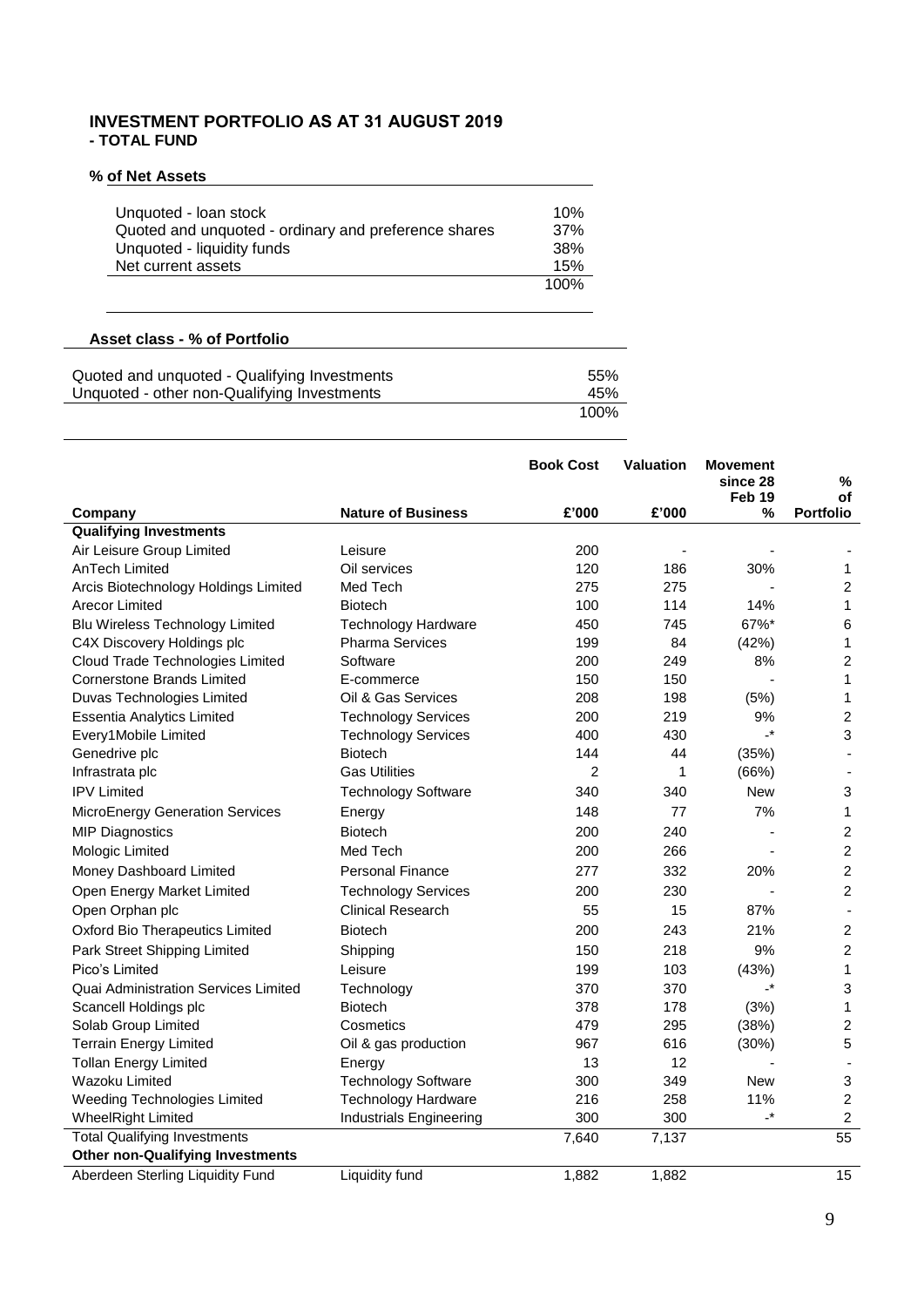| <b>Fidelity Sterling Liquidity Fund</b> | Liquidity fund         | 1.883  | 1,897  | 15  |
|-----------------------------------------|------------------------|--------|--------|-----|
| Goldman Sachs Sterling Liquidity Fund   | Liquidity fund         | 1.880  | 1,880  | 15  |
| <b>Terrain Energy Limited</b>           | Oil and gas production | 5      | 3      |     |
|                                         |                        |        |        |     |
| Total Other non-Qualifying Investments  |                        | 5,650  | 5,662  | 45  |
| <b>Total Investments</b>                |                        | 13,290 | 12.799 | 100 |
| Net Current Assets less Creditors due   |                        |        |        |     |
| after one year                          |                        |        | 2,193  |     |
| Net Non-Current Assets less Creditors   |                        |        |        |     |
| due after one year                      |                        |        | 4      |     |
| <b>Net Assets</b>                       |                        |        | 14,996 |     |

\*Where additions have been made to existing holdings in the period, the movement includes the additional cost as if the additional investment had been held at the year end.

## **PRINCIPAL RISKS**

The principal risks facing the Company remain the same as those detailed on page 25 of the Annual Report and Accounts for the year ended 28 February 2019.

Brexit is still causing uncertainty however it remains our view that our portfolio companies are not experiencing material difficulties as a result of the political situation.

The main risks faced by the Company include, but are not limited to, loss of approval as a venture capital trust and other regulatory breaches, risks of making and realising qualifying investments, liquidity/marketability risk, changes in legislation/taxation, engagement of third party advisers, market price risk and credit risk.

## **GOING CONCERN**

After making enquiries, and having reviewed the portfolio, balance sheet and projected income and expenditure for the next twelve months, the Directors have a reasonable expectation that the Company has adequate resources to continue in operation for the foreseeable future. The Directors have therefore adopted the going concern basis in preparing these condensed financial statements.

## **DIRECTORS' RESPONSIBILITY STATEMENT**

The half-yearly financial report has been reviewed by the Company's auditors. This report is the responsibility of, and has been approved by, the Directors. The Directors confirm that to the best of their knowledge the halfyearly financial report, which has been prepared in accordance with the UK Listing Authority Disclosure and Transparency Rules ("DTR") and in accordance with the Financial Reporting Council's Financial Reporting Standard 104: 'Interim Financial Reporting' gives a true and fair view of the assets, liabilities, financial position and the net return of the Company as at 31 August 2019.

The Directors confirm that the Chairman's Update, the Investment Management report, the disclosures above and notes 10 and 11, include a fair review of the information required by DTR 4.2.7R, being an indication of important events that have occurred during the first six months of the financial year and their impact on the condensed set of financial statements and a description of the principal risks and uncertainties for the remaining six months of the financial year, and DTR 4.2.8R.

The Directors of Calculus VCT plc are: Jan Ward Kate Cornish-Bowden Claire Olsen John Glencross

By order of the Board

Jan Ward Chairman, 18 October 2019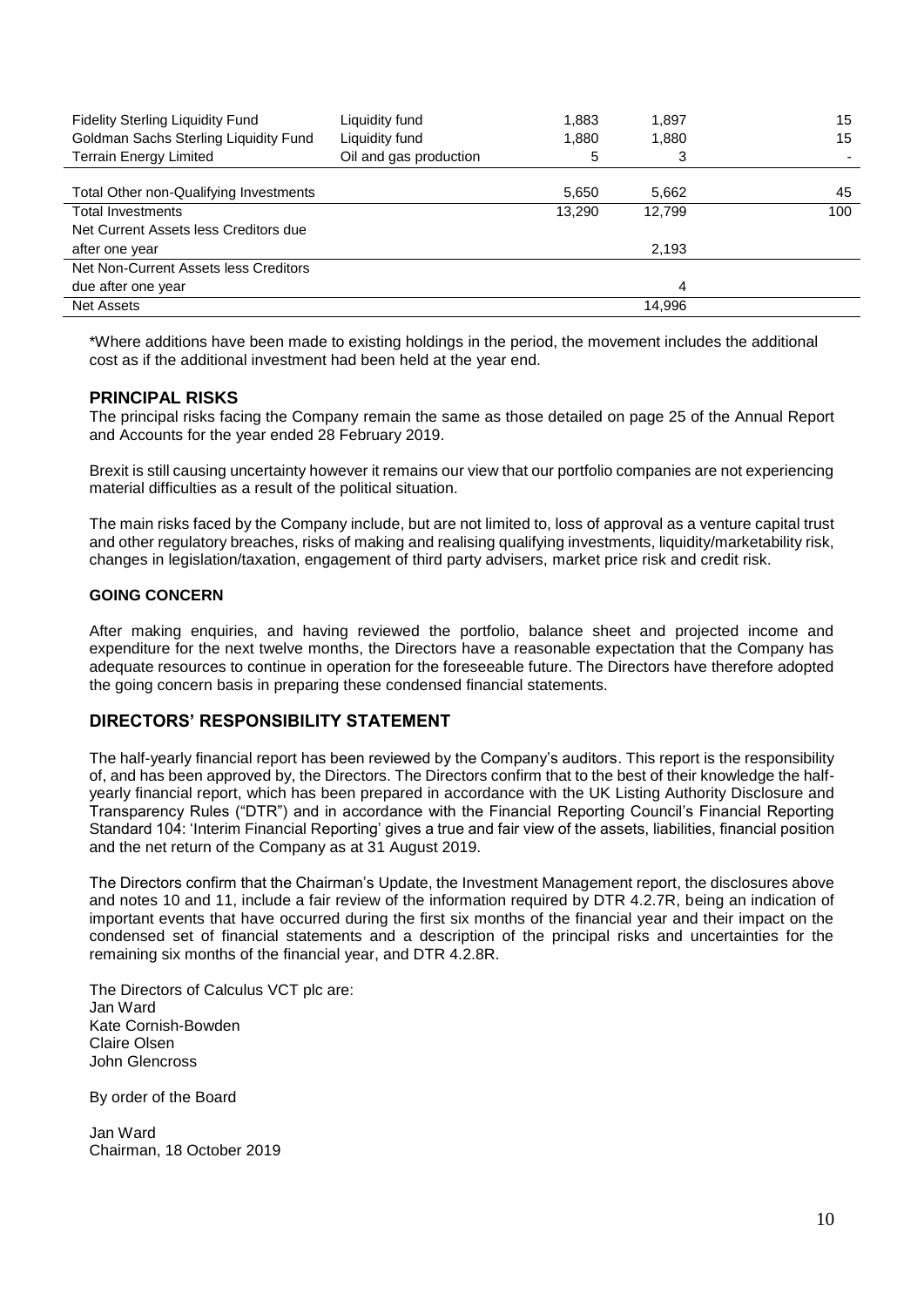# **CONDENSED INCOME STATEMENT FOR THE PERIOD FROM 1 MARCH 2019 TO 31 AUGUST 2019 (UNAUDITED)**

|                                                         |      | <b>6 Months Ended</b><br>31 August 2019 |                 | 6 Months Ended<br>31 August 2018 |                 |                 | 12 Months Ended<br>28 February 2019 |                          |                 |                |
|---------------------------------------------------------|------|-----------------------------------------|-----------------|----------------------------------|-----------------|-----------------|-------------------------------------|--------------------------|-----------------|----------------|
|                                                         |      | <b>Revenue</b>                          | <b>Capital</b>  |                                  | Revenue         | Capital         |                                     | Revenue                  | Capital         |                |
|                                                         | Note | Return<br>£'000                         | Return<br>£'000 | Total<br>£'000                   | Return<br>£'000 | Return<br>£'000 | Total<br>£'000                      | Return<br>£'000          | Return<br>£'000 | Total<br>£'000 |
| Investment holding losses<br>Gain/(loss) on disposal of | 8    | $\blacksquare$                          | (50)            | (50)                             |                 | (174)           | (174)                               | $\overline{\phantom{a}}$ | (612)           | (612)          |
| investments                                             | 8    | $\blacksquare$                          | 154             | 154                              |                 | 104             | 104                                 | $\blacksquare$           | (88)            | (88)           |
| Income                                                  |      | 77                                      |                 | 77                               | 42              |                 | 42                                  | 91                       |                 | 91             |
| Investment management fee<br>Other operating expenses   |      | (32)<br>(107)                           | (98)            | (130)<br>(107)                   | (24)<br>(93)    | (72)            | (96)<br>(93)                        | (49)<br>(221)            | (148)           | (197)<br>(221) |
| (Loss)/profit on ordinary activities<br>before taxation |      | (62)                                    | 6               | (56)                             | (75)            | (142)           | (217)                               | (179)                    | (848)           | (1,027)        |
|                                                         |      |                                         |                 |                                  |                 |                 |                                     |                          |                 |                |
| Taxation on ordinary activities                         | 3    |                                         |                 |                                  |                 |                 |                                     |                          |                 |                |
| (Loss)/profit for the period                            |      | (62)                                    | 6               | (56)                             | (75)            | (142)           | (217)                               | (179)                    | (848)           | (1,027)        |
| Basic and diluted deficit per new<br>Ordinary share     | 2    | (0.31)p                                 | 0.03p           | (0.28)p                          | (0.56)p         | (1.07)p         | (1.63)p                             | (1.27)p                  | (6.00)p         | (7.27)p        |

The supplementary revenue return and capital return columns are both prepared in accordance with the Association of Investment Companies ("AIC") Statement of Recommended Practice ("SORP"). No operations were acquired or discontinued during the period. All items in the above statements derive from continuing operations. There were no recognised gains or losses other than those passing through the Income Statement. The notes form an integral part of these condensed financial statements.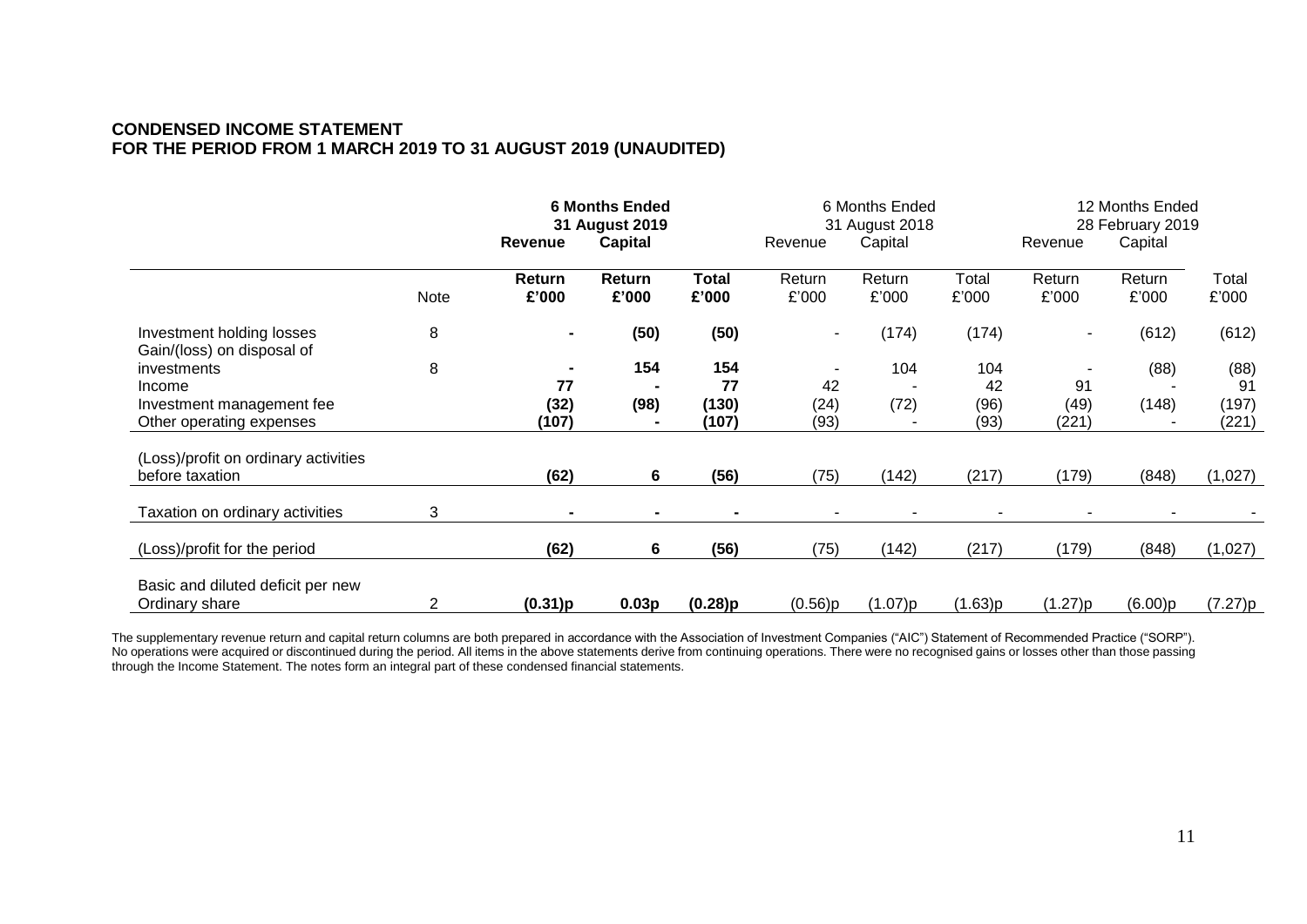# **CONDENSED STATEMENT OF CHANGES IN EQUITY FOR THE PERIOD FROM 1 MARCH 2019 TO 31 AUGUST 2019 (UNAUDITED)**

|                                                 |                |                |                | Non-distributable reserves |                | <b>Distributable reserves</b> |                |        |
|-------------------------------------------------|----------------|----------------|----------------|----------------------------|----------------|-------------------------------|----------------|--------|
|                                                 |                | <b>Share</b>   |                | Capital                    | <b>Capital</b> | <b>Capital</b>                |                |        |
|                                                 | <b>Share</b>   | Premium        | <b>Special</b> | <b>Redemption</b>          | <b>Reserve</b> | <b>Reserve</b>                | Revenue        |        |
|                                                 | <b>Capital</b> | <b>Account</b> | <b>Reserve</b> | Reserve                    | Realised       | <b>Unrealised</b>             | <b>Reserve</b> | Total  |
|                                                 | £'000          | £'000          | £'000          | £'000                      | £'000          | £'000                         | £'000          | £'000  |
| For the 6 month period to 31 August 2019        |                |                |                |                            |                |                               |                |        |
| 1 March 2019                                    | 184            | 5,584          | 9,488          | 56                         | 215            | (441)                         | (1, 115)       | 13,971 |
| Investment holding losses                       |                |                |                |                            |                | (50)                          |                | (50)   |
| Gain on disposal of investments                 |                |                |                |                            | 154            |                               |                | 154    |
| New share issue                                 | 24             | 1,881          |                |                            |                |                               |                | 1,905  |
| Expenses of share issue                         |                | (37)           |                |                            |                |                               |                | (37)   |
| Share buybacks for cancellation                 | (1)            |                | (54)           |                            |                |                               |                | (54)   |
| Management fee allocated to capital             |                |                |                |                            | (98)           |                               |                | (98)   |
| Change in accrual in IFA Commission             |                | (24)           |                |                            |                |                               |                | (24)   |
| Revenue return after tax                        |                |                |                |                            |                |                               | (62)           | (62)   |
| Dividends paid (note 9)                         |                |                | (709)          |                            |                |                               |                | (709)  |
| 31 August 2019                                  | 207            | 7,404          | 8,725          | 57                         | 271            | (491)                         | (1, 177)       | 14,996 |
| For the 6 month period to 31 August 2018        |                |                |                |                            |                |                               |                |        |
| 1 March 2018                                    | 116            | 298            | 9,974          | 56                         | 451            | 171                           | (936)          | 10,130 |
| Investment holding gains                        |                |                |                |                            |                | (174)                         |                | (174)  |
| Gain on disposal of investments                 |                |                |                |                            | 104            |                               |                | 104    |
| New share issue                                 | 30             | 2,474          |                |                            |                |                               |                | 2,504  |
| Expenses of share issue                         |                | (90)           |                |                            |                |                               |                | (90)   |
| Share buybacks for cancellation                 |                |                | (7)            |                            |                |                               |                | (7)    |
| Management fee allocated to capital             |                |                |                |                            | (72)           |                               |                | (72)   |
| Change in accrual in IFA Commission             |                | (38)           |                |                            |                |                               |                | (38)   |
| Revenue return on ordinary activities after tax |                |                |                |                            |                |                               | (75)           | (75)   |
| Dividend paid (note 9)                          |                |                | (451)          |                            |                |                               |                | (451)  |
| 31 August 2018                                  | 146            | 2,644          | 9,516          | 56                         | 483            | (3)                           | (1,011)        | 11,831 |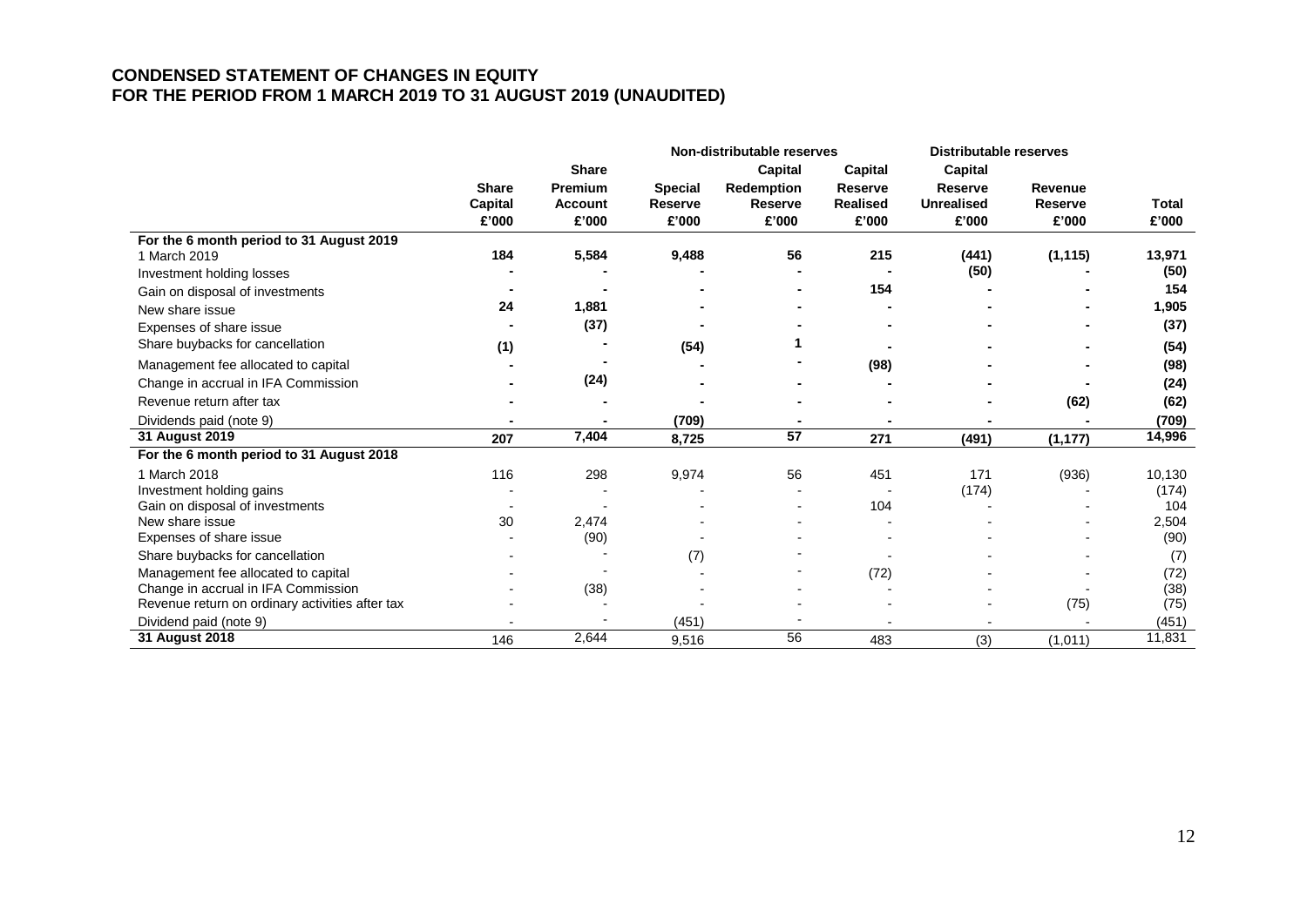| <b>CONDENSED STATEMENT OF</b><br><b>CHANGES IN EQUITY</b><br>(CONTINUED) |                                  |                                                    | Non-<br>distributable<br>reserves         | <b>Distributable</b><br>reserves                 |                                                       |                                                                |                                    |                |
|--------------------------------------------------------------------------|----------------------------------|----------------------------------------------------|-------------------------------------------|--------------------------------------------------|-------------------------------------------------------|----------------------------------------------------------------|------------------------------------|----------------|
|                                                                          | <b>Share</b><br>Capital<br>£'000 | <b>Share</b><br><b>Premium</b><br>Account<br>£'000 | <b>Special</b><br><b>Reserve</b><br>£'000 | Capital<br>Redemption<br><b>Reserve</b><br>£'000 | Capital<br><b>Reserve</b><br><b>Realised</b><br>£'000 | <b>Capital</b><br><b>Reserve</b><br><b>Unrealised</b><br>£'000 | Revenue<br><b>Reserve</b><br>£'000 | Total<br>£'000 |
| For the 12 months to 28 February 2019*                                   |                                  |                                                    |                                           |                                                  |                                                       |                                                                |                                    |                |
| 1 March 2018                                                             | 116                              | 298                                                | 9,974                                     | 56                                               | 451                                                   | 171                                                            | (936)                              | 10,130         |
| Investment holding losses                                                |                                  |                                                    |                                           |                                                  | -                                                     | (612)                                                          |                                    | (612)          |
| Loss on disposal of investments                                          |                                  |                                                    |                                           |                                                  | (88)                                                  | $\overline{\phantom{0}}$                                       |                                    | (88)           |
| New share issue                                                          | 68                               | 5,446                                              |                                           | $\overline{\phantom{0}}$                         | -                                                     | $\blacksquare$                                                 | $\blacksquare$                     | 5,514          |
| Expenses of share issue                                                  |                                  | (98)                                               |                                           |                                                  |                                                       | $\blacksquare$                                                 |                                    | (98)           |
| Share buybacks for cancellation                                          |                                  |                                                    | (35)                                      |                                                  |                                                       |                                                                |                                    | (35)           |
| Management fee allocated to capital                                      |                                  |                                                    |                                           |                                                  | (148)                                                 | $\blacksquare$                                                 |                                    | (148)          |
| Change in accrual in IFA commission                                      |                                  | (62)                                               |                                           | $\overline{\phantom{0}}$                         | $\blacksquare$                                        | $\overline{\phantom{0}}$                                       |                                    | (62)           |
| Revenue return after tax                                                 |                                  |                                                    |                                           |                                                  | $\overline{\phantom{0}}$                              | $\blacksquare$                                                 | (179)                              | (179)          |
| Dividends paid                                                           |                                  |                                                    | (451)                                     |                                                  |                                                       |                                                                |                                    | (451)          |
| 28 February 2019                                                         | 184                              | 5,584                                              | 9,488                                     | 56                                               | 215                                                   | (441)                                                          | (1, 115)                           | 13,971         |

\* These figures are audited.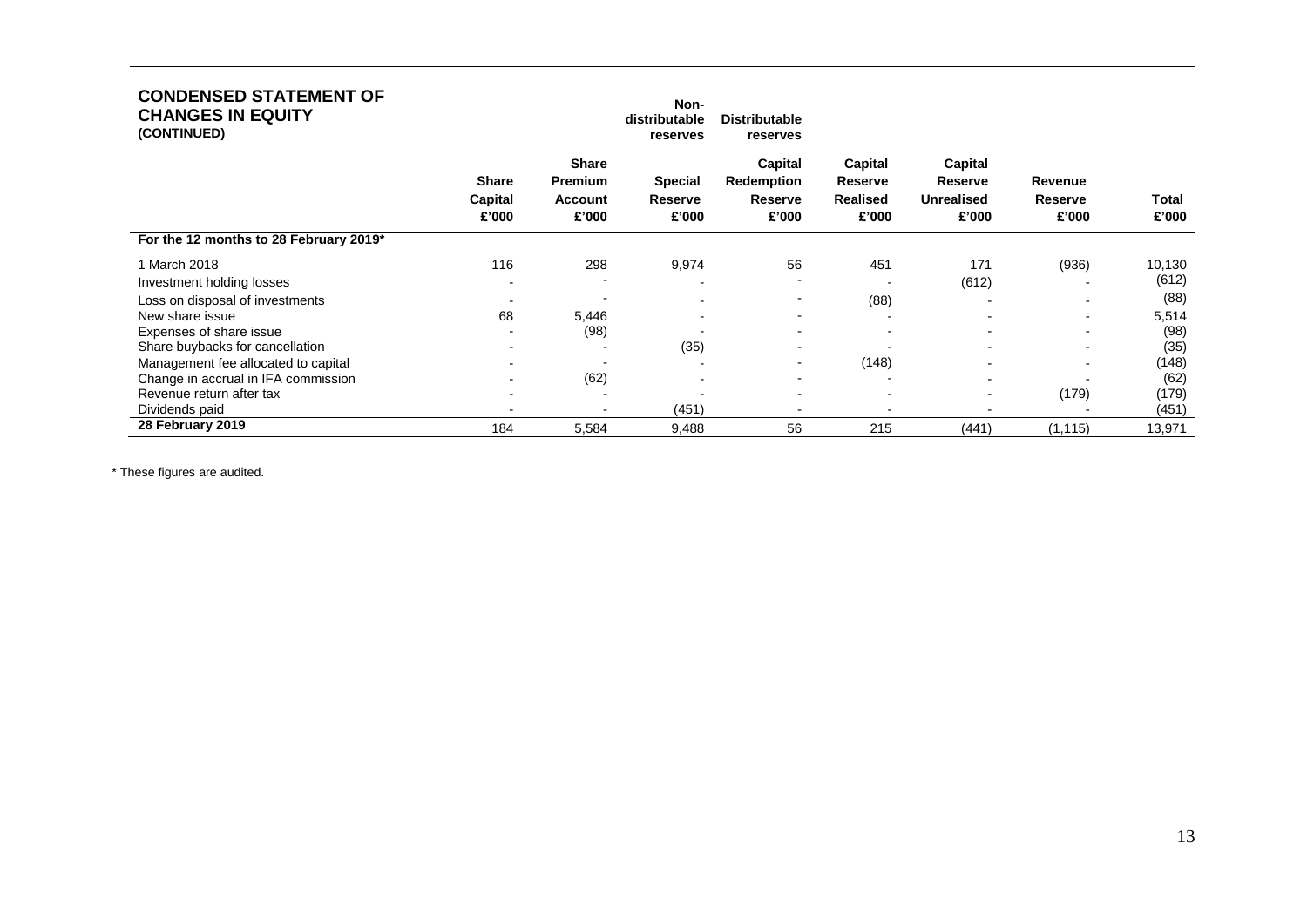# **CONDENSED BALANCE SHEET AS AT 31 AUGUST 2019 (UNAUDITED)**

|                                                         |             | 31 August 2019 | 31 August 2018 | 28 February 2019* |
|---------------------------------------------------------|-------------|----------------|----------------|-------------------|
|                                                         | <b>Note</b> | £'000          | £'000          | £'000             |
|                                                         |             |                |                |                   |
| <b>Fixed assets</b>                                     |             |                |                |                   |
| Investments                                             | 8           | 12,799         | 11,015         | 11,593            |
| <b>Debtors</b>                                          |             | 92             |                |                   |
|                                                         |             | 12,891         | 11,015         | 11,593            |
| <b>Current assets</b>                                   |             |                |                |                   |
| <b>Debtors</b>                                          |             | 136            | 47             | 1,417             |
| Cash at bank and on deposit                             |             | 2,200          | 950            | 1,176             |
|                                                         |             | 2,336          | 997            | 2,593             |
| Creditors: amounts falling due within one year          |             |                |                |                   |
| Creditors                                               |             | (143)          | (130)          | (145)             |
| <b>Net current assets</b>                               |             | 2,193          | 867            | 2,448             |
| <b>Total assets less current liabilities</b>            |             | 15,084         | 11,882         | 14,041            |
|                                                         |             |                |                |                   |
| Creditors: amounts falling due after more than one year |             |                |                |                   |
| IFA trail commission                                    |             | (88)           | (51)           | (70)              |
| <b>Total net assets</b>                                 |             | 14,996         | 11,831         | 13,971            |
| <b>Capital and reserves</b>                             |             |                |                |                   |
| Called-up share capital                                 | 6           | 207            | 146            | 184               |
| Share premium account                                   |             | 7,404          | 2,644          | 5,584             |
| Special reserve                                         |             | 8,725          | 9,516          | 9,488             |
| Capital redemption reserve                              |             | 57             | 56             | 56                |
| Capital reserve - realised                              |             | 271            | 483            | 215               |
| Capital reserve - unrealised                            |             | (491)          | (3)            | (441)             |
| Revenue reserve                                         |             | (1, 177)       | (1,011)        | (1, 115)          |
| <b>Total shareholders' funds</b>                        |             | 14,996         | 11,831         | 13,971            |
| Net asset value per new Ordinary share - basic          | 4           | 72.20p         | 81.10p         | 75.8p             |

\* These figures are audited. The notes form an integral part of these condensed financial statements.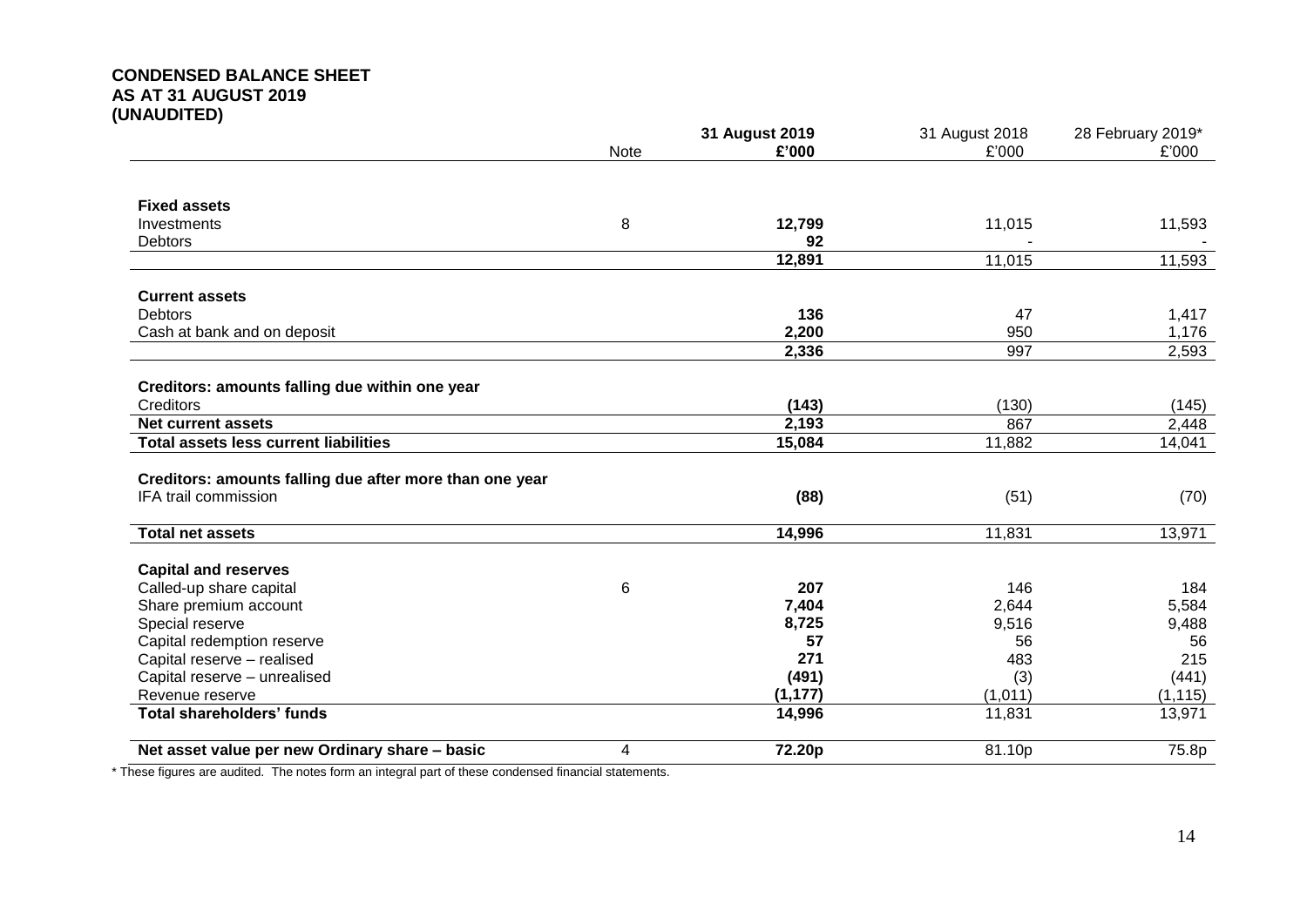# **CONDENSED STATEMENT OF CASH FLOW FOR TO THE PERIOD FROM 1 MARCH 2019 TO 31 AUGUST 2019 (UNAUDITED)**

|                                                  |             | <b>6 Months</b>           | 6 Months           | 12 Months            |
|--------------------------------------------------|-------------|---------------------------|--------------------|----------------------|
|                                                  |             | <b>Ended</b><br>31 August | Ended<br>31 August | Ended<br>28 February |
|                                                  |             | 2019                      | 2018               | 2019*                |
|                                                  | <b>Note</b> | £'000                     | £'000              | £'000                |
|                                                  |             |                           |                    |                      |
| Cash flow from operating activities              |             |                           |                    |                      |
| Investment income received                       |             | 18                        | 33                 | 47                   |
| Deposit interest received                        |             | 4                         | 2                  | 3                    |
| Investment management fees paid                  |             | (111)                     | (87)               | (190)                |
| Other cash payments                              |             | (144)                     | (114)              | (213)                |
| Net cash flow from operating activities          | 5           | (233)                     | (166)              | (353)                |
|                                                  |             |                           |                    |                      |
| Cash flow from investing activities              |             |                           |                    |                      |
| Purchase of investments                          |             | (1, 390)                  | (3, 357)           | (6,057)              |
| Sale of investments                              |             | 196                       | 254                | 1,746                |
| Net cash flow from investing activities          |             | (1, 194)                  | (3, 103)           | (4, 311)             |
| <b>Cash flow from financing activities</b>       |             |                           |                    |                      |
| Shares issued                                    |             | 3,262                     | 2,504              | 4,157                |
| Expenses of share issues                         |             | (41)                      | (90)               | (94)                 |
| IFA trail commission                             |             | (7)                       | (4)                | (4)                  |
| Share buybacks for cancellation                  |             | (54)                      | (7)                | (35)                 |
| Equity dividend paid                             | 9           | (709)                     | (451)              | (451)                |
| Net cash flow from financing activities          |             | 2,451                     | 1,952              | 3,573                |
| Increase/(decrease) in cash and cash equivalents |             | 1,024                     | (1, 317)           | (1,091)              |
| Opening cash and cash equivalents                |             | 1,176                     | 2,267              | 2,267                |
| Net cash increase/(decrease)                     |             | 1,024                     | (1, 317)           | (1,091)              |
| <b>Closing cash and cash equivalents</b>         |             | 2,200                     | 950                | 1,176                |

\* These figures are audited. The notes form an integral part of these Accounts.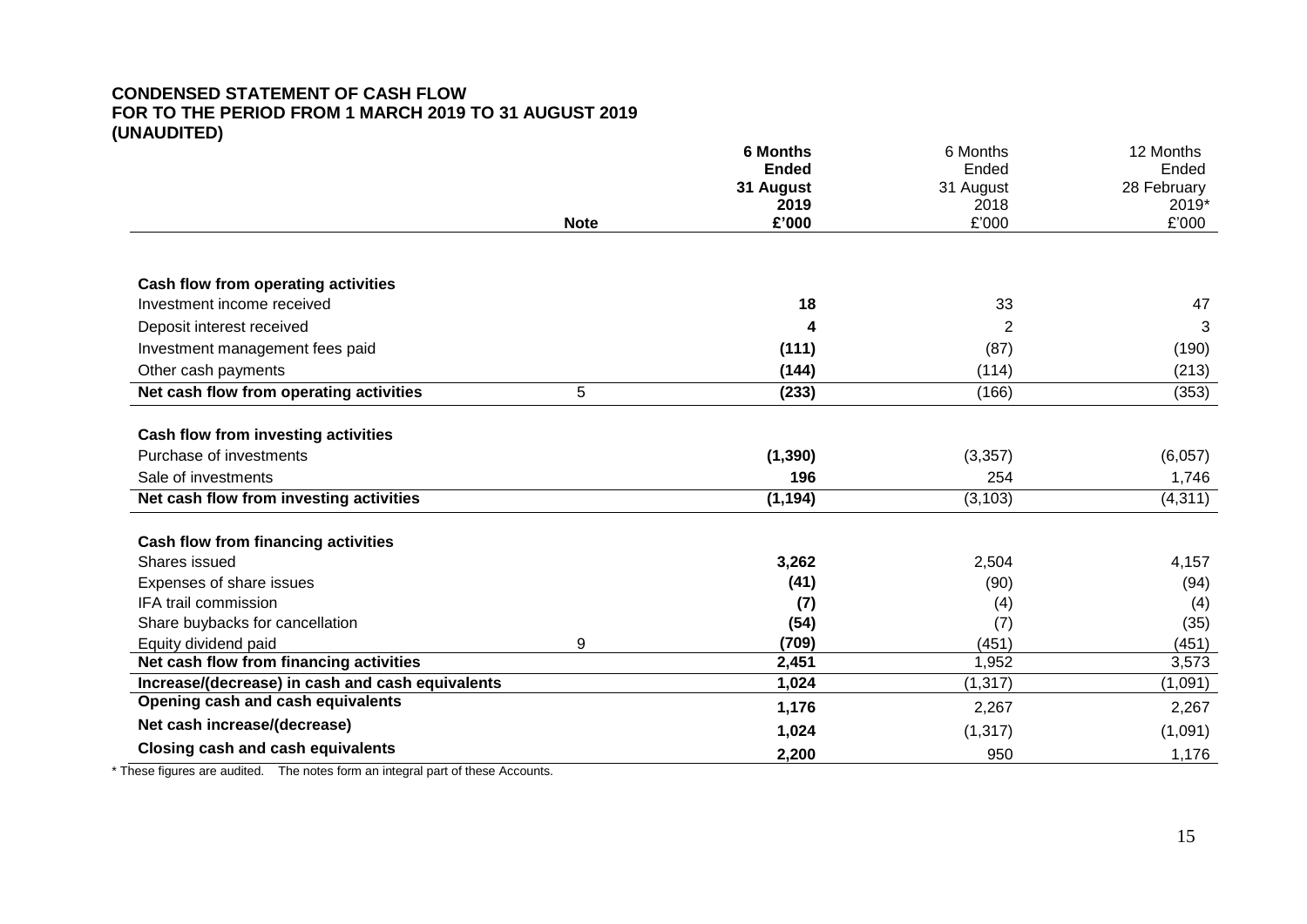# **CONDENSED NOTES TO THE ACCOUNTS**

## **1. Nature of Financial Information**

The unaudited half-yearly financial information does not constitute statutory financial statements as defined in Section 434 of the Companies Act 2006 and has not been reviewed nor audited by the auditors. This information has been prepared on the basis of the accounting policies used in the statutory financial statements of the Company for the year ended 28 February 2019, and in accordance with FRS 104. The statutory financial statements for the year ended 28 February 2019, which contained an unqualified auditors' report, have been lodged with the Registrar of Companies, did not include a reference to any matters to which the auditor drew attention by way of emphasis without qualifying the report and did not contain statements under Section 498(2) or (3) of the Companies Act 2006.

## **2. Return per Share**

|                              | <b>6 Months Ended</b><br>31 August 2019 |                | 6 Months Ended<br>31 August 2018 |         |         | 12 Months Ended<br>28 February 2019 |         |         |       |
|------------------------------|-----------------------------------------|----------------|----------------------------------|---------|---------|-------------------------------------|---------|---------|-------|
|                              | <b>Revenue</b>                          | <b>Capital</b> | Total                            | Revenue | Capital | Total                               | Revenue | Capital | Total |
|                              | pence                                   | pence          | pence                            | pence   | pence   | pence                               | pence   | pence   | pence |
| Return per<br>Ordinary share | (0.3)                                   | ٠              | (0.3)                            | (0.6)   | (1.1)   | (1.7)                               | (1.3)   | (6.0)   | (7.3) |

## **New Ordinary shares**

Revenue return per Ordinary share is based on the net revenue loss on ordinary activities after taxation of £62,180 and on 20,217,168 Ordinary shares, being the weighted average number of Ordinary shares in issue during the period.

Capital return per Ordinary share is based on the net capital gain for the period of £6,118 and on 20,217,168 Ordinary shares, being the weighted average number of Ordinary shares in issue during the period.

Total return per Ordinary share is based on the net loss on ordinary activities for the period of £56,062 and on 20,217,168 Ordinary shares, being the weighted average number of Ordinary shares in issue during the period.

## **3. Taxation on Ordinary Activities**

The estimated effective tax rate at the period end is 0 per cent. This remains unchanged from the prior year end.

## **4. Net Asset Value per Share**

|                                        | <b>31 August</b> | 31 August | 28 February |
|----------------------------------------|------------------|-----------|-------------|
|                                        | 2019             | 2018      | 2019        |
|                                        | pence            | Pence     | Pence       |
| Net asset value per new Ordinary share | 72.2             | 81.1      | 75.8        |

The basic net asset value per new Ordinary share is based on net assets (including current period revenue) of £14,996,000 and on 20,770,422 Ordinary shares, being the number of new Ordinary shares in issue at the period end.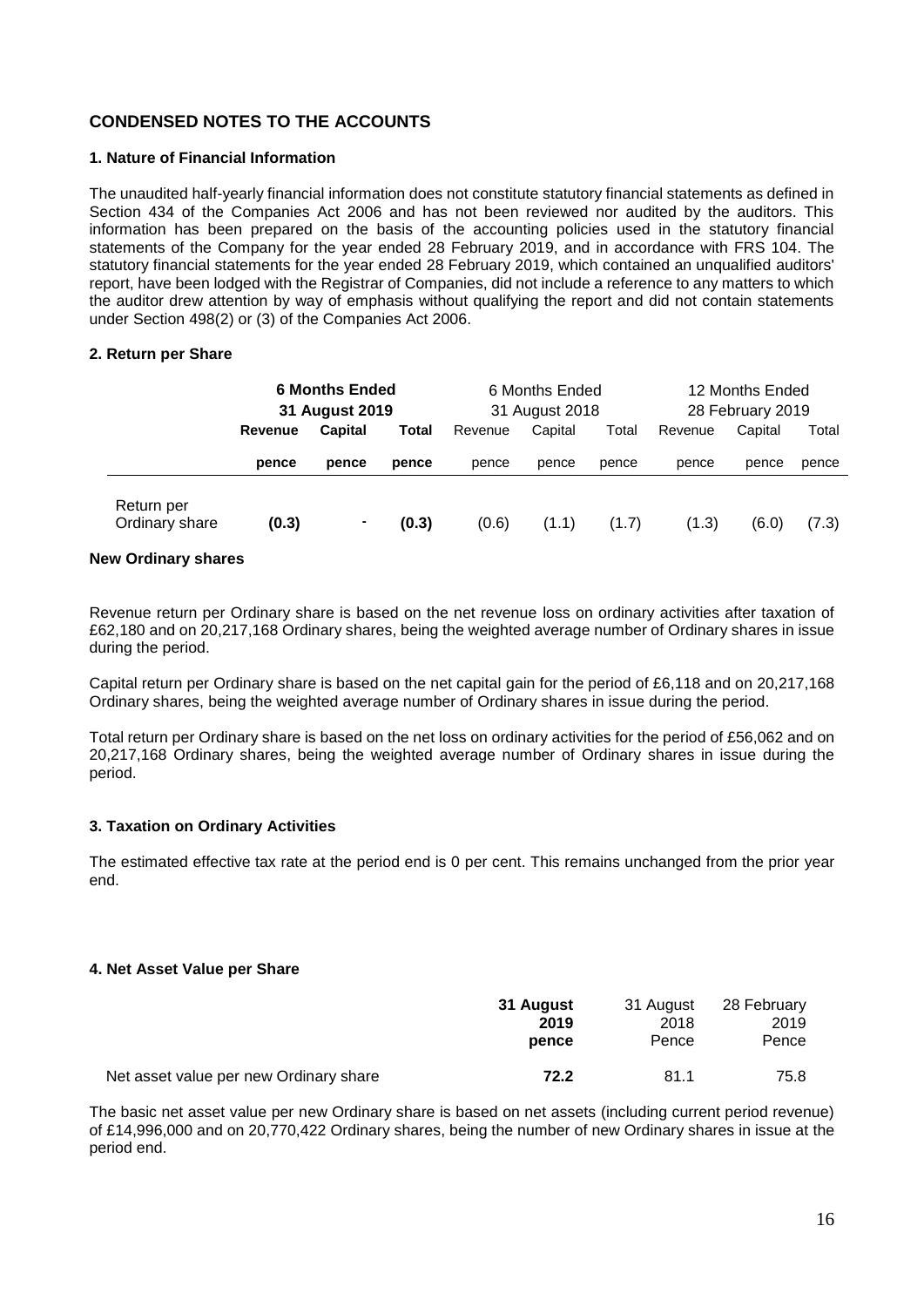## **5. Reconciliation of Net Profit before Tax to Cash Flow from Operating Activities**

|                                        | 31 August | 31 August | 28 February |
|----------------------------------------|-----------|-----------|-------------|
|                                        | 2019      | 2018      | 2019        |
|                                        | £'000     | £'000     | £'000       |
| <b>Ordinary Share Fund</b>             |           |           |             |
| Loss on ordinary activities before tax | (56)      | (217)     | (1,027)     |
| (Gain)/loss on investments             | (104)     | 70        | 700         |
| Increase in debtors                    | (75)      | (3)       | (16)        |
| Increase/(decrease) in creditors       | 2         | (16)      | (10)        |
|                                        |           |           |             |
| Cash flow from operating activities    | (233)     | (166)     | (353)       |

## **6. Called up share capital**

| $\sim$ which we client compliant |               | 31 August<br>2019 |
|----------------------------------|---------------|-------------------|
|                                  | <b>Number</b> | £'000             |
| Ordinary shares of 1p each       | 20,770,422    | 207               |

In April 2019 the Company issued 2,076,361 Ordinary shares for a total consideration of £1,630,725. In June 2019, 349,967 shares were issued for total consideration of £274,375.

In August 2019, the Company bought back and cancelled 78,279 shares.

Following the issues and cancellation noted above there were 20,770,422 Ordinary shares in issue as at 31 August 2019.

# **7. Contingent assets and contingent liabilities**

There were no contingent assets or contingent liabilities in existence at 31 August 2019 (31 August 2018: £nil, 28 February 2019: £nil).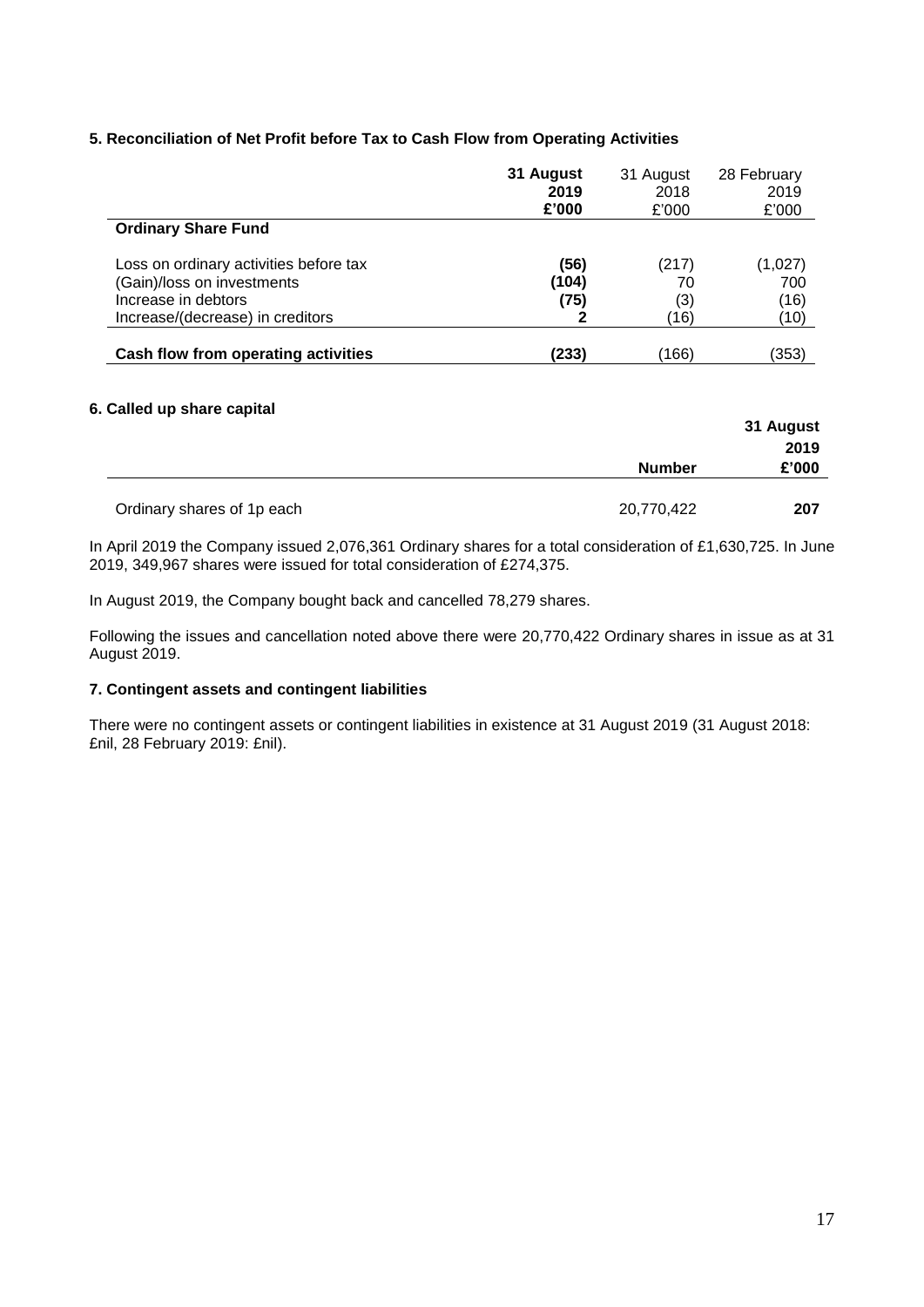## **8. Fair Value Hierarchy**

Investments held at fair value through profit or loss are valued in accordance with IPEV guidelines.

The valuation method used will be the most appropriate valuation methodology for an investment within its market, with regard to the financial health of the investment and the IPEV guidelines. As required by the Standard, an analysis of financial assets and liabilities, which identifies the risk of the Company's holding of such items is provided. The Standard requires an analysis of investments carried at fair value based on the reliability and significance of the information used to measure their fair value.

In order to provide further information on the valuation techniques used to measure assets carried at fair value, we have categorised the measurement basis into a "fair value hierarchy" as follows:

- Quoted market prices in active markets - "Level 1"

Inputs to Level 1 fair values are quoted prices for identical asset in an active market. Quoted in an active market in this context means quoted prices are readily and regularly available and those prices represent actual and regularly occurring market transactions on an arm's length basis. The quoted price is usually the current bid price. The Company's investments in AIM quoted equities and money market funds are classified within this category.

Valued using models with significant observable market inputs - "Level 2" Inputs to Level 2 fair values are inputs other than quoted prices included within Level 1 that are observable for the asset, either directly or indirectly.

Valued using models with significant unobservable market inputs - "Level 3"

Inputs to Level 3 fair values are unobservable inputs for the asset. Unobservable inputs may have been used to measure fair value to the extent that observable inputs are not available, thereby allowing for situations in which there is little, if any, market activity for the asset at the measurement date (or market information for the inputs to any valuation models). As such, unobservable inputs reflect the assumptions the Company considers that market participants would use in pricing the asset. The Company's unquoted equities and loan stock are classified within this category. Unquoted investments are valued in accordance with the IPEVCA guidelines.

|                                      | Level 1<br>£'000 | Level 2<br>£'000 | Level 3<br>£'000 | <b>Total</b><br>£'000 |
|--------------------------------------|------------------|------------------|------------------|-----------------------|
| <b>Ordinary Share Fund</b>           |                  |                  |                  |                       |
| Opening book cost                    | 6,422            |                  | 5,612            | 12,034                |
| Opening unrealised depreciation      | (362)            |                  | (79)             | (441)                 |
| Opening valuation                    | 6,060            |                  | 5,533            | 11,593                |
| Movements in the period:             |                  |                  |                  |                       |
| Purchase at cost                     |                  |                  | 1,390            | 1,390                 |
| Sales – proceeds                     |                  |                  | (288)            | (288)                 |
| Sales - realised gains on sales      |                  |                  | 154              | 154                   |
| Unrealised gains realised during the |                  |                  |                  |                       |
| period                               |                  |                  | 32               | 32                    |
| Unrealised investment losses         | (78)             |                  | (4)              | (82)                  |
| Closing valuation                    | 5,982            | -                | 6,817            | 12,799                |
|                                      |                  |                  |                  |                       |
| Closing book cost                    | 6,422            |                  | 6,868            | 13,290                |
| Closing unrealised depreciation      | (440)            |                  | (51)             | (491)                 |
| Closing valuation                    | 5,982            |                  | 6,817            | 12,799                |

During the period there were no transfers between Levels 1, 2 or 3.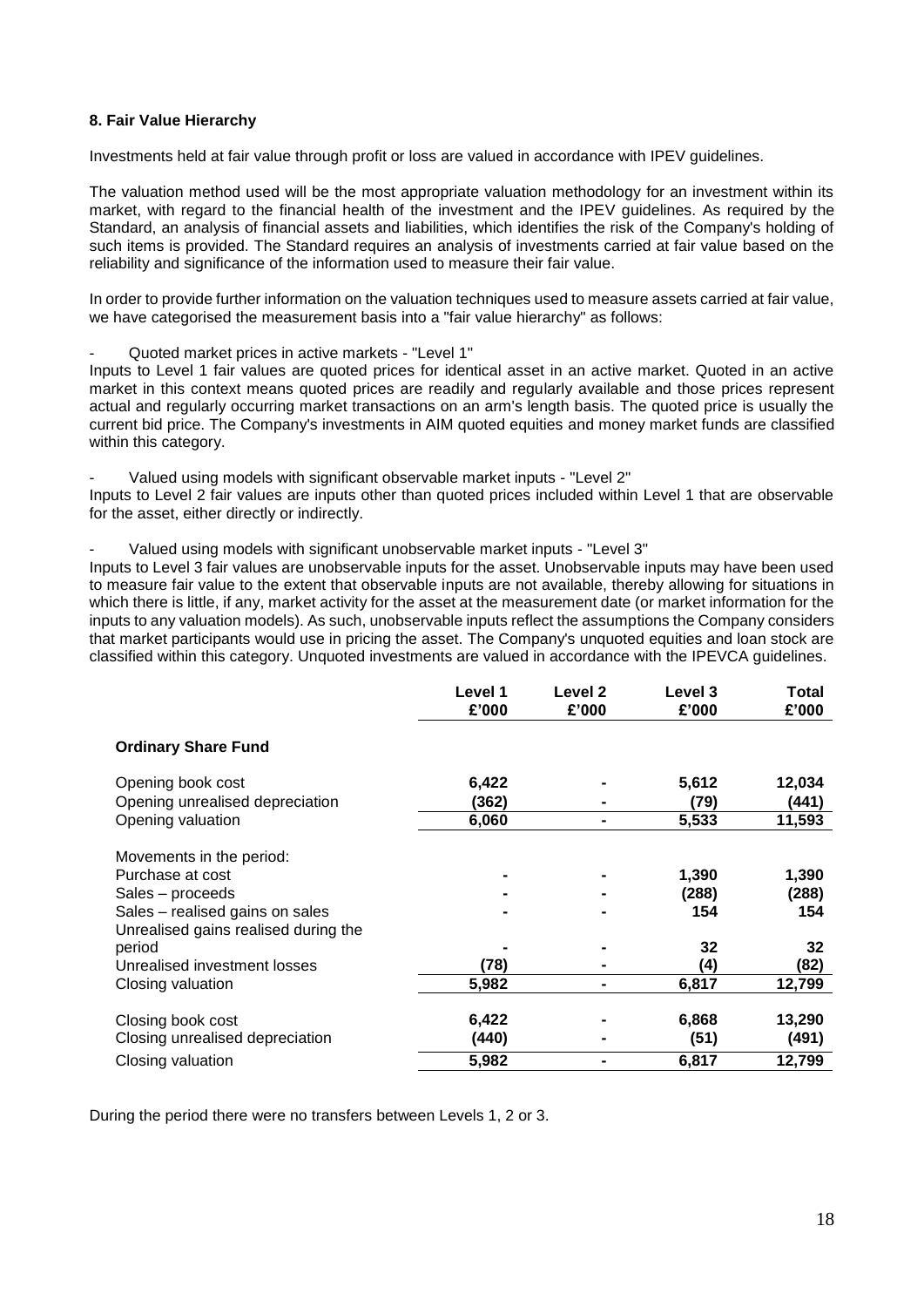## **9. Dividends**

For the year to 28 February 2019, the Ordinary Share Fund declared a final dividend of 3.4p per share on 20,848,701 eligible shares amounting to £708,852. The dividend was paid on 26 July 2019.

## **10. Transactions with Related Parties**

John Glencross, a Director of the Company, is considered to be a related party due to his position as Chief Executive and a director of Calculus Capital Limited, the Company's Investment Manager.

Calculus Capital Limited receives an investment manager's fee from the Company. For the 6 months to 31 August 2019, Calculus Capital Limited earned £130,091 (31 August 2018: £95,748; 28 February 2019: £197,314). Calculus Capital Limited also earned a company secretarial fee of £7,500 (31 August 2018: £7,500; 28 February 2019: £15,000).

Calculus Capital Limited has taken on the expenses cap from 15 December 2015. For the 6 months to 31 August 2019, Calculus Capital Limited contributed £15,705 (31 August 2018: £15,204; 28 February 2019: £nil).

At 31 August 2019, there was £57,427 owed to Calculus Capital Limited (31 August 2018: £55,566; 28 February 2019: £54,445).

## **11. Transactions with Investment Managers**

John Glencross, a Director of the Company, is considered to be a related party due to his position as Chief Executive and a director of Calculus Capital Limited, the Company's Investment Manager. He does not receive any remuneration from the Company. He is a director of Terrain Energy Limited.

Calculus Capital Limited receives a fee from certain portfolio companies. In the year the 31 August 2019, Calculus Capital charged a monitoring fee to , AnTech Limited, Arcis Biotechnology Holdings Limited, Arecor Limited, Blu Wireless Technology, Cloud Trade Technologies, Cornerstone Brands Limited, Duvas Technologies Limited, Essentia Analytics Limited, Every1Mobile Limited, IPV Limited, MicroEnergy Generation Services Limited, Mologic Limited, Money Dashboard Limited, Open Energy Market Limited, Oxford Biotherapeutics Limited, Park Street Shipping Limited, Quai Administration Services, Solab Group Limited, Synpromics Limited, Terrain Energy Limited, Tollan Energy Limited, Wazoku Limited, Weeding Technologies Limited and WheelRight Limited.

Calculus Capital Limited charged a fee for the provision of a director to Cloud Trade Technologies, Cornerstone Brands Limited, Essentia Analytics, Every1Mobile Limited, Open Energy Market, Pico's Limited, Terrain Energy Limited, Wazoku Limited, Weeding Technologies Limited and WheelRight Limited

Calculus Capital Limited charged an arrangement fee for certain portfolio companies. In the year 31 August 2019 Calculus Capital Limited charged an arrangement fee to Every1Mobile Limited and Wazoku Limited.

Calculus Capital Limited also charged Terrain Energy Limited for the provision of office support services.

The amount received by Calculus Capital which relates to the Company's investment was:

|                                        | 31 August<br>2019 | 31 August<br>2018 | 28 February<br>2019 |
|----------------------------------------|-------------------|-------------------|---------------------|
|                                        | £                 |                   |                     |
| Air Leisure Group Limited              | ٠                 | 1.189             | 2,377               |
| AnTech Limited                         | 262               | 507               | 255                 |
| Arcis Biotechnology Holdings Limited   | 91                | 94                | 187                 |
| Arecor Limited                         | 375               | ٠                 | 2,712               |
| <b>Blu Wireless Technology Limited</b> | 1.314             | ٠                 |                     |
| Cloud Trade Technologies Limited       | 2,080             | 6.000             | 7.717               |
| <b>Cornerstone Brands Limited</b>      | 1,620             | 1,560             | 3,120               |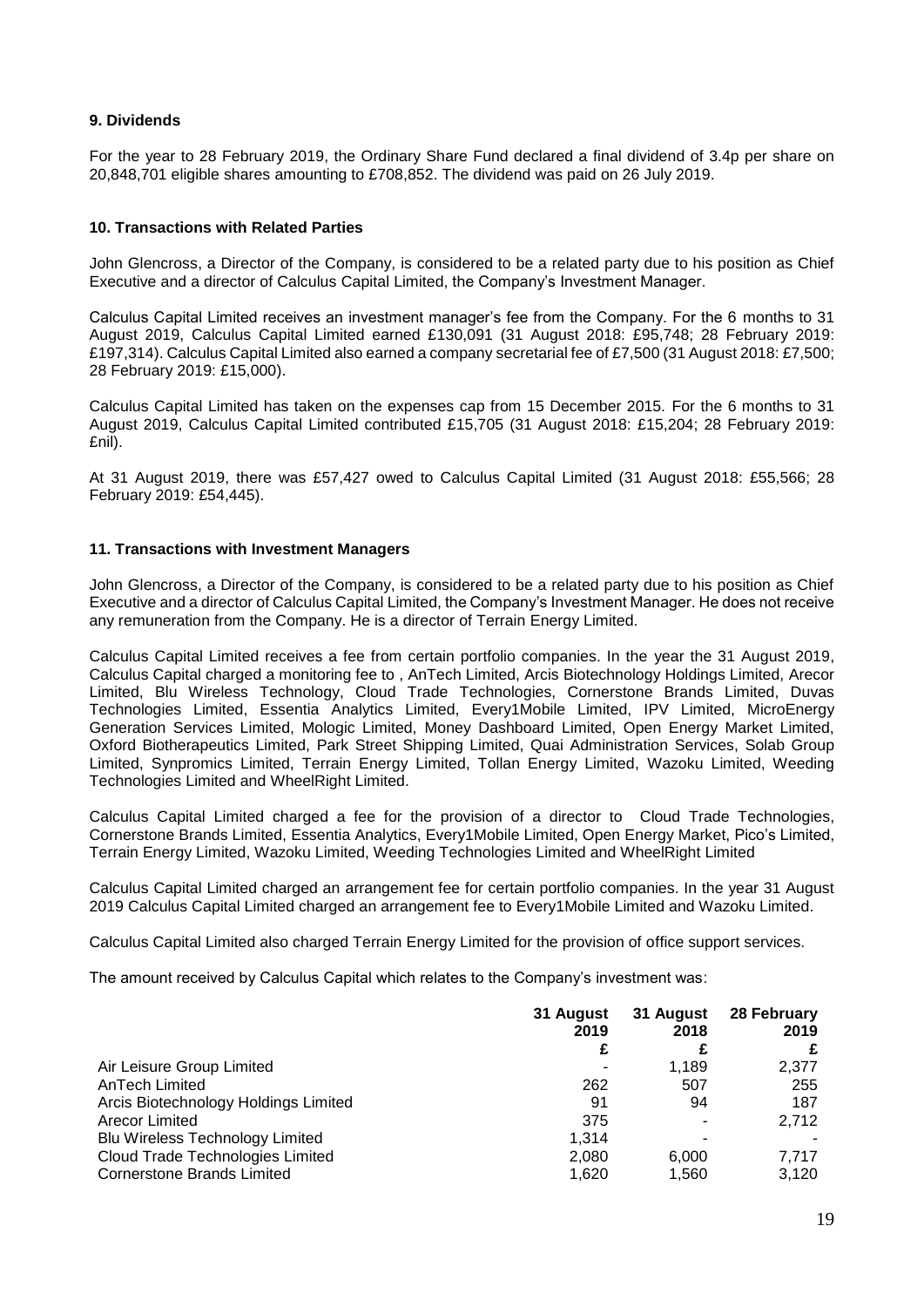| Duvas Technologies Limited                     | 694    | 6,249 | 7,212 |
|------------------------------------------------|--------|-------|-------|
| <b>Essentia Analytics Limited</b>              | 1,396  |       | 4,785 |
| Every1Mobile Limited                           | 1,298  | 1,364 | 2,727 |
| <b>IPV Limited</b>                             | 192    |       |       |
| <b>MicroEnergy Generation Services Limited</b> | 1,014  | 967   | 1,964 |
| <b>MIP Diagnostics Limited</b>                 |        |       | 6,000 |
| Mologic Limited                                | 378    | 6,177 | 4,394 |
| Money Dashboard Limited                        | 341    | 348   | 696   |
| Open Energy Market Limited                     | 1,387  | 1,155 | 2,489 |
| <b>Origin Broadband Limited</b>                |        | 663   | 678   |
| <b>Oxford Biotherapeutics Limited</b>          | 1,550  | 5,999 | 8,402 |
| Park Street Shipping Limited                   | 533    | 475   | 974   |
| Pico's Limited                                 | 557    | 4,638 | 5,283 |
| Quai Administration Services Limited           | 698    | 559   | 1,013 |
| Solab Group Limited                            | 1,732  | 2,093 | 4,050 |
| <b>Synpromics Limited</b>                      | 180    | 145   | 290   |
| <b>Terrain Energy Limited</b>                  | 1,956  | 1,659 | 3,708 |
| Tollan Energy Limited                          |        | 1,659 | 1,669 |
| Wazoku Limited                                 | 10,050 |       |       |
| <b>Weeding Technologies Limited</b>            | 1,013  | 1,177 | 1,812 |
| <b>WheelRight Limited</b>                      | 628    |       | 658   |

## **12. Post balance sheet events**

On 6 September 2019, the Company issued 1,334,399 Ordinary Shares under the prospectus approved on 13 September 2019. The Company subsequently launched a new offer 24 September 2019.

Other than as disclosed above, there have been no post balance sheet events.